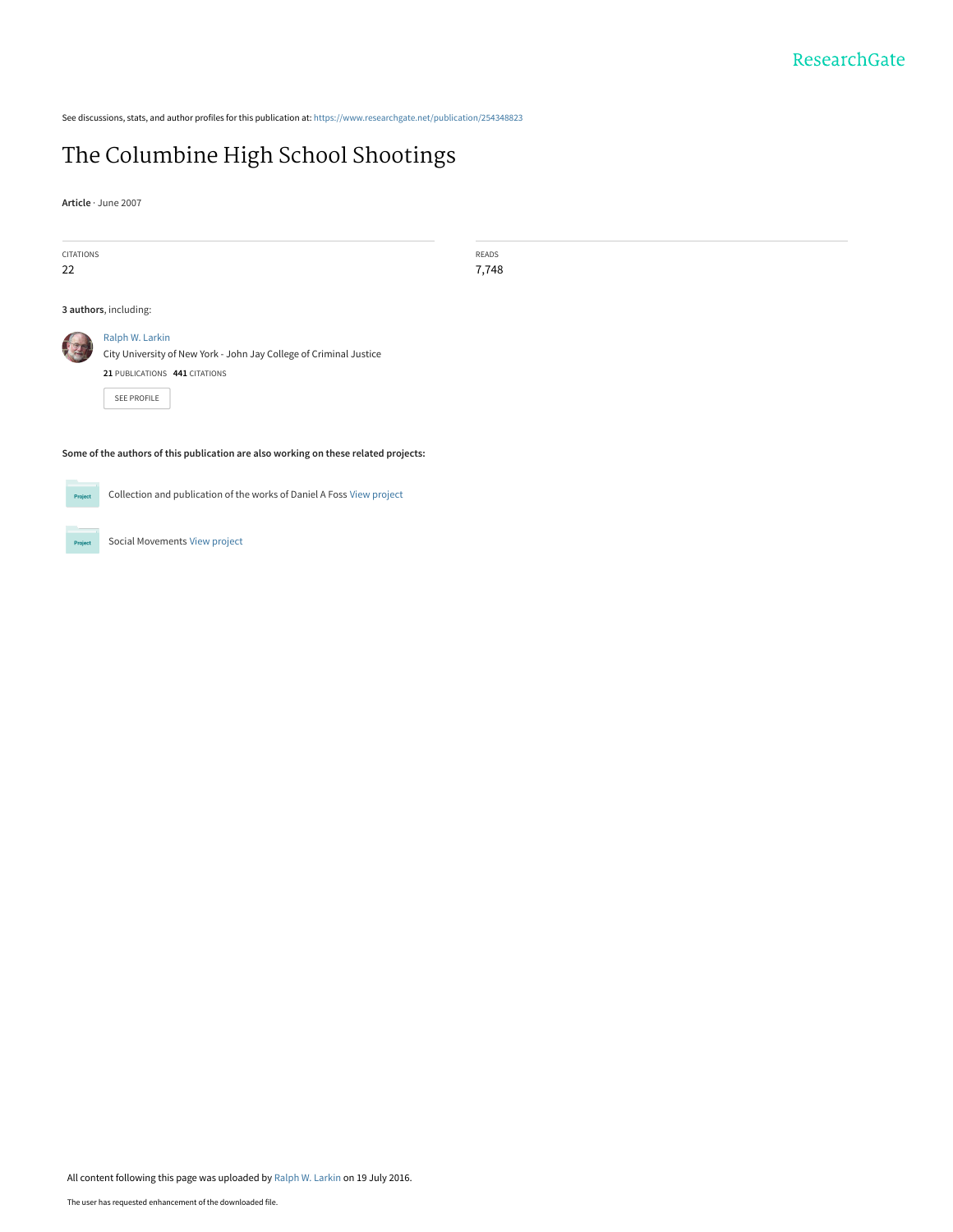The Columbine High School Shootings

Chapter prepared for publication in

*Crimes of the Century*, Frankie Bailey and Steven Chermak (Eds.)

Praeger Publishers

Glenn W. Muschert,  $Ph.D.^1$  and Ralph W. Larkin,  $Ph.D.^2$ 

Contact information: Miami University Department of Sociology and Gerontology Oxford, Ohio 45056-1879 Voice: 513-529-1812 Fax: 513-529-8525 Email: muschegw@muohio.edu

 $\overline{a}$ 

<sup>2</sup> Ralph W. Larkin is a sociologist with a research affiliation with the Department of Sociology of the John Jay College of Criminal Justice of the City University of New York. His areas of specialization are youth and adolescence, adolescent subcultures, education, and rampage shootings. He has just completed a comprehensive analysis of the Columbine shootings, published by Temple University Press under the title, *Comprehending Columbine*.

Contact Information: Academic Research Consulting Service 400 Second Ave., #12-D New York, NY 10010-4016 Voice: 212-889-3428 Fax: 212-889-4557 Website: www.arcsconsulting.us E-mail: rlarkin@nyc.rr.com or rl@arcsconsulting.us

<sup>&</sup>lt;sup>1</sup> Glenn W. Muschert, a sociologist of social problems, is Criminology Program Coordinator and Assistant Professor in the Department of Sociology and Gerontology at Miami University in Oxford, Ohio. His research focuses on social control through surveillance and the sociological implications of mass media coverage of high profile crimes, such as school shootings and child abductions. His research has appeared in *Critical Sociology, Sociological Imagination*, *Sociological Inquiry*, and *Youth Violence & Juvenile Justice*.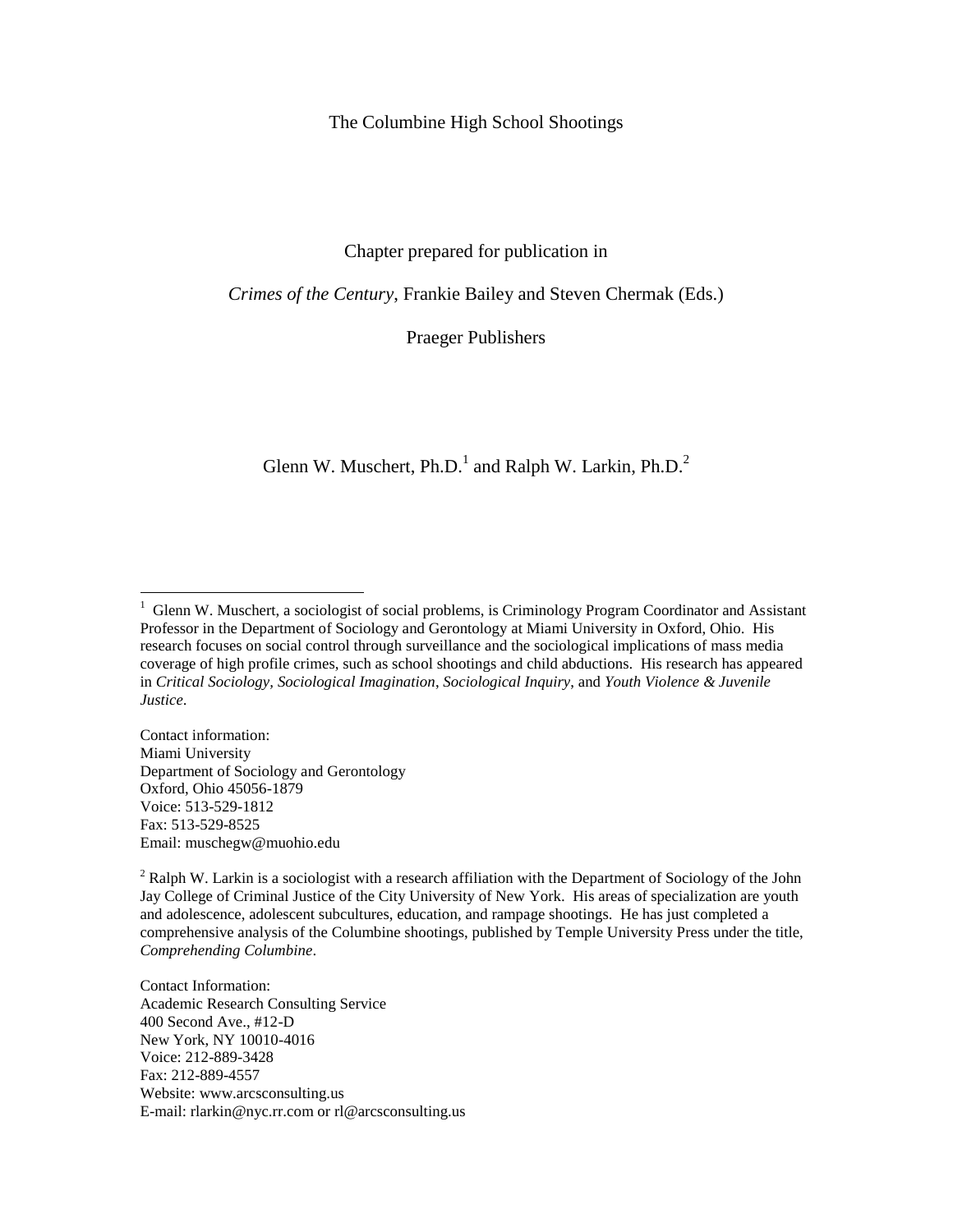The April 20, 1999 massacre at Columbine High School in Colorado is among the most infamous of crimes perpetrated in an American school. The attack was executed by two students, Eric Harris (aged eighteen) and Dylan Klebold (aged seventeen), as an expression of their rejection of their school and community. While the shooters failed to carry out their intentions to blow up their school and kill hundreds, they nonetheless killed twelve fellow students, one teacher, and themselves. On the ground, many events occurred simultaneously. In separate sections, we discuss the details of the attack, the police response, and the mass media coverage of Columbine. In addition, we examine the effects this crime had on the social and cultural life at the turn of the Twenty First Century. Columbine is among the best-known among school-related shootings to occur in the Twentieth Century, and it has strongly affected public discourse about American youth and juvenile delinquency.

## **The Setting and Crime**

Columbine High School is located in southern Jefferson County, Colorado [Jeffco], an upper-middle class white suburb twenty miles south of Denver. What distinguished this area from the rest of the U.S. was its rock-ribbed cultural and political conservatism. It was heavily religious with approximately one church for every 250 persons, with 30% to 40% of the population being Christian evangelicals. [INSERT SIDEBAR "WHERE'S LITTLETON?" HERE.]

Columbine had a reputation for strong academics, well-behaved students, and one of the most decorated sports programs in Colorado. Practically every year between 1990 and 2006, one of Columbine's sports teams won a state championship, and the school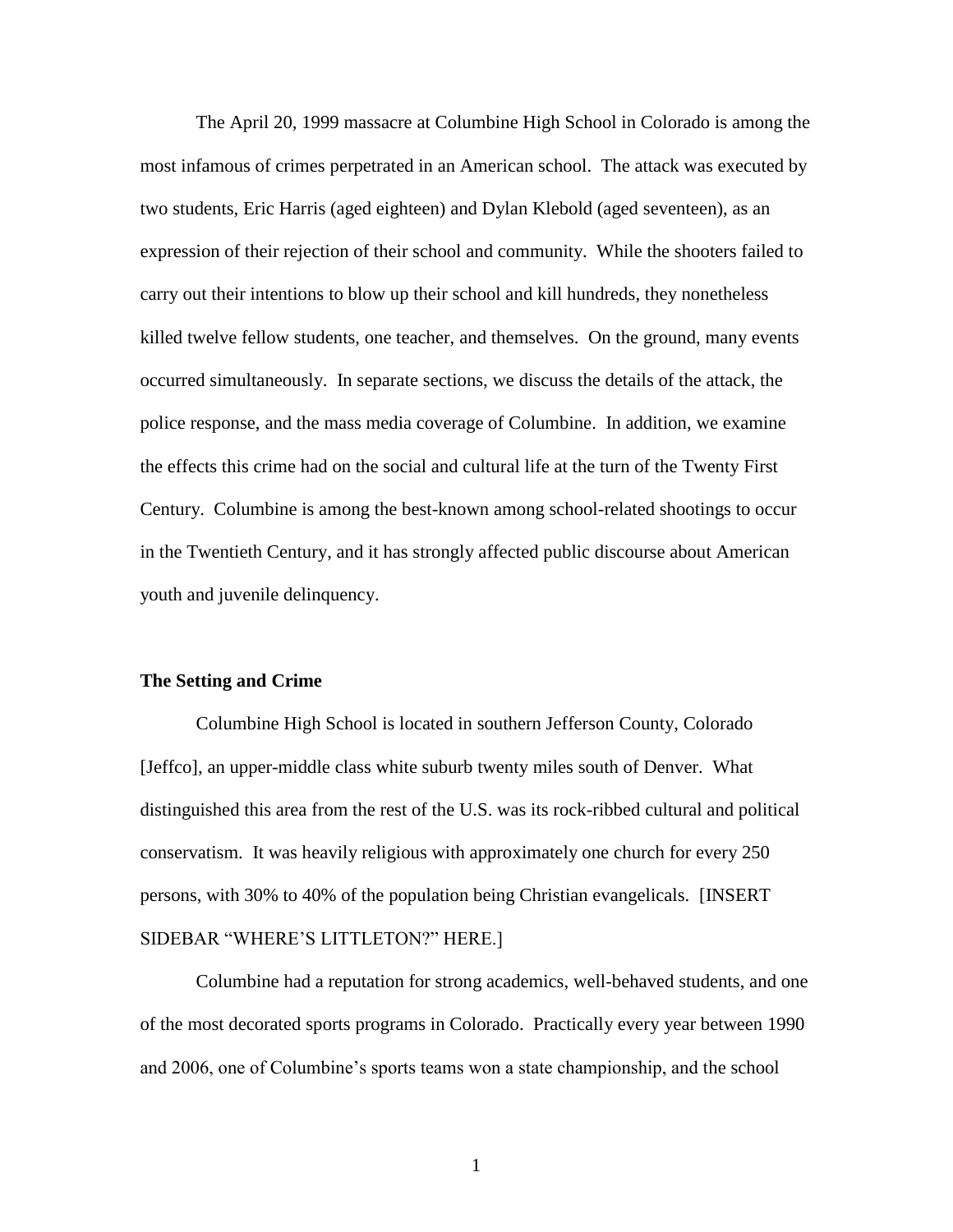was a consistent winner of their league's sportsmanship award. The Columbine High School Rebel football team won state championships in 1999, 2000, and 2003. Academics were also important, and approximately 85% of Columbine graduates went on to further education, many attending selective schools.

This idyllic environment was shattered on Tuesday, April 20, 1999, when Harris and Klebold attempted to blow up their school with bombs made from 20 gallon propane tanks placed in the cafeteria near the football team's table. When the bombs failed to detonate, Harris and Klebold attacked the school with semi-automatic weapons, shotguns, and handmade bombs. At the onset of the assault, they shot at students outside the building, and then ran inside shooting down hallways. Early in the attack, they killed two students, wounded six others, and fatally wounded one teacher who slowly bled to death over a period of three hours. [INSERT SIDEBAR "ERIC HARRIS" HERE.]

The more devastating part of the attack occurred ten minutes after it began, when Harris and Klebold entered the school library, shouting, "Get up! All athletes stand up," and, "Anybody with a white hat [typically worn by student athletes] or a sports emblem on it is dead. Today is your day to die." During this deadliest phase of their attack, they killed ten students and injured twelve others, all the while laughing and enjoying themselves. Some girls were overheard to ask, "Why are you doing this?" They answered, "We've always wanted to do this. This is payback. We've dreamed of doing this for four years. This is for all the shit you put us through. This is what you deserve." As one student was pleading for her life, Harris laughed and said, "Everyone's gonna die. We're gonna blow up the school anyway."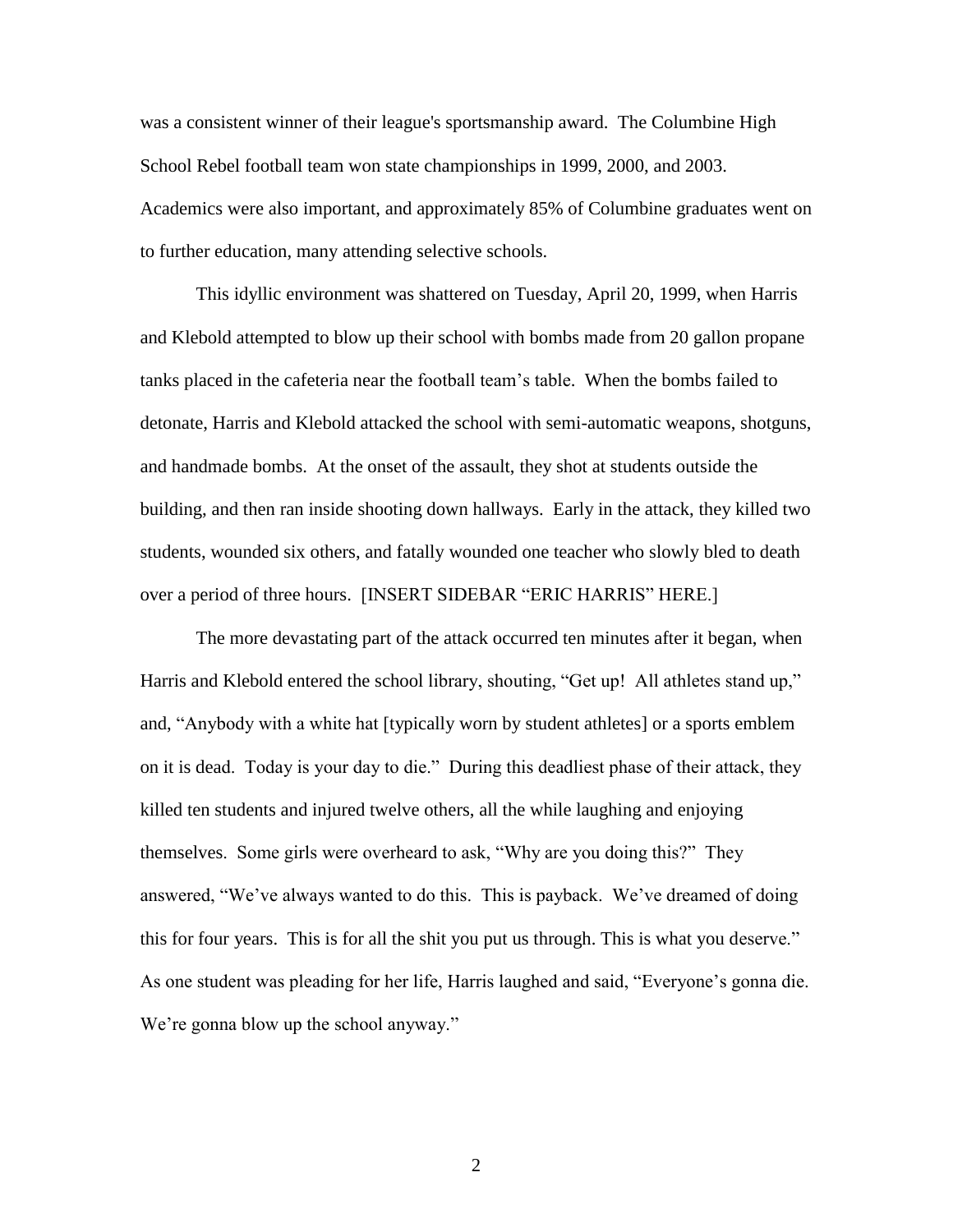Also in the library, Klebold spied Isaiah Shoels, the only black student fatally wounded in the attack, and said, "Hey look, there's that little nigger." Harris shot Isaiah point blank three times, killing him. Klebold commented, "Man, I didn't know black brains could fly that far." Also in the library, the seriously wounded Valeen Schnurr cried out, "Oh my God, oh my God." Overhearing Valeen's pleas, Klebold asked, "Do you believe in God?" She responded, "Yes." Walking away, he said, "Why?" As a result of this exchange, an apparently erroneous rumor spread that Cassie Bernall, who had been fatally shot several minutes earlier, had been asked if she believed in God by one of the shooters. As the rumor goes, she responded, "Yes," and then was shot point blank.

Harris noticed somebody under an adjacent table. He shouted, "Who is under the table? Identify yourself!" John Savage, a former friend of Klebold, identified himself, and asked the shooters what they were doing. Klebold responded, "Oh, just killing people." Savage asked, "Are you going to kill me?" Klebold hesitated and told Savage to get out of there, which he did. [INSERT SIDEBAR "DYLAN KLEBOLD" HERE.]

After their killing spree in the library, the shooters returned to the cafeteria to attempt to detonate their defective propane bomb. Harris knelt on one knee, resting his rifle on the banister to the stairs leading into the cafeteria and firing several shots at the bomb. After the device again failed to go off, Klebold returned to the bomb and fiddled with it. He then stepped away from the bomb and threw a pipe bomb toward it, which exploded and started a fire. After the propane bomb failed to explode, the shooters returned to the library, where they carried out their mutual suicide pact by shooting themselves in their heads. Forty-nine minutes after it began, the attack was over.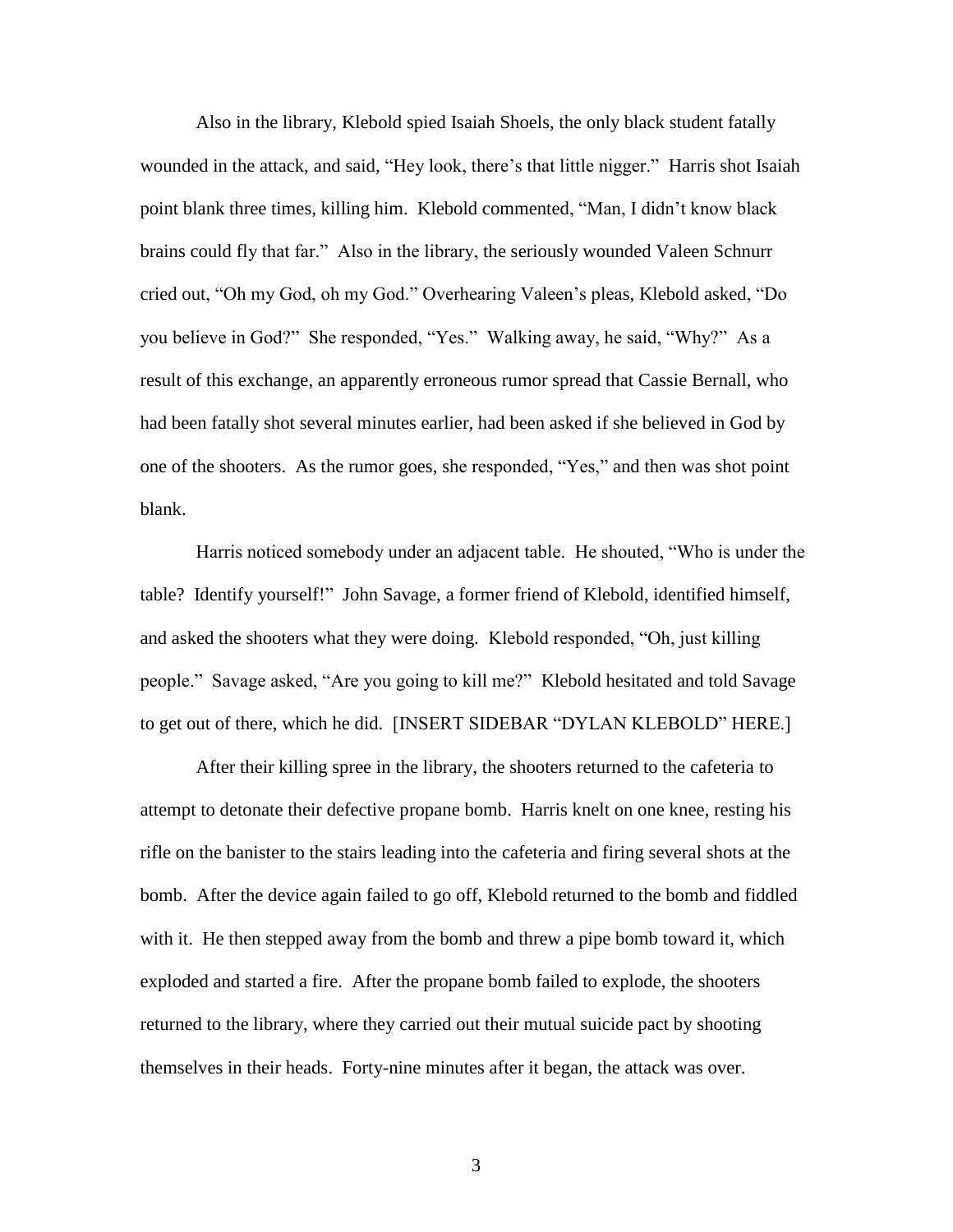Ultimately, twelve students, one teacher, and the two shooters died in the attack, and an additional twenty-five others were seriously wounded (Columbine Research Site, 2003; Larkin, 2007; Zoba, 2000). [INSERT SIDEBAR "TIMELINE OF EVENTS" HERE.]

### **Criminal Justice Response**

Within five minutes of the first shots, law enforcement officials were on the scene (Jefferson County Colorado Sheriff, 2000; West, 1999). By the time the shooters killed themselves, emergency response teams and criminal justice personnel had arrived from numerous agencies, including the Jefferson County Sheriff's Office, the FBI, the ATF, SWAT teams from several local police agencies, EMS teams, and fire departments. News media commentators routinely praised the police in their efforts to control the crime scene and maintain order, yet from the beginning, law enforcement personnel were confronted with problems. For example, police lacked intelligence about the attack, and rumors were indistinguishable from facts. Details necessary to respond were unavailable, including the number and location of the shooters. As students streamed from the doors of the school, police were afraid that the shooters would hide among them. In addition, they feared the school had been booby-trapped. Inside the school, unexploded bombs lay strewn about, fire alarms sounded, and the sprinkler system in the cafeteria doused fires started by pipe bombs.

Columbine was a new sort of attack, and law enforcement agencies were caught off guard in their ability to respond. Those with military experience equated the Columbine attack with contemporary styles of urban warfare. Thus, Sheriff Stone instructed officers to secure the perimeter around the building, while SWAT teams swept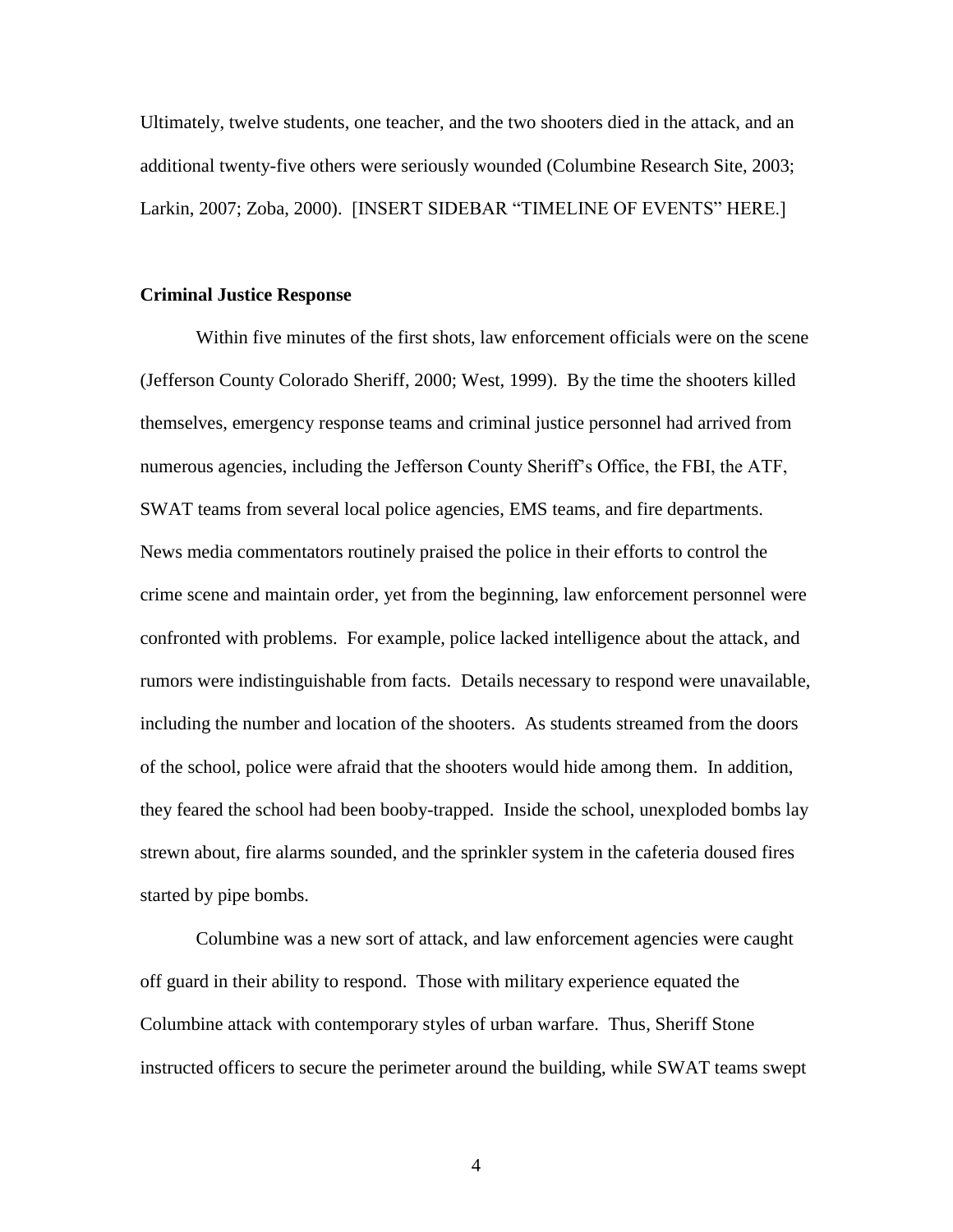the school. The problem with this approach was that it ignored indications that some of the wounded needed immediate care, something that contributed to the public impression that the police were more concerned with their own safety than of those trapped inside. Despite students putting signs in the window of a science room indicating the need for medical attention for a wounded teacher, police did not respond, fearing that it was a ruse. The teacher, Dave Sanders, was not discovered by SWAT teams until 2:20 p.m., and EMS arrived 20 minutes later. By that time it was too late to save him, and he died from loss of blood. Despite the disorganized nature of the police response, the scene was eventually secured.

Once the smoke cleared, Columbine High School became a massive crime scene. Under the supervision of the lead investigator Kate Battan, the Columbine Task Force consisting of 80 investigators broke into several teams each investigating a facet of the case. A threats team investigated potential threats in the local area including copycat attempts, while an associates team identified and interviewed the shooters' friends. The ATF team traced the weapons that were used in the assault. Another team investigated the shootings on the school grounds, while the cafeteria and library teams were charged with developing a second by second sequence of events in their respective areas. The shooters' online habits and usage were investigated by a computer team. Finally, the crime scene team gathered evidence throughout the school. The research conducted by the Task Force culminated in the issuance of the 11,000 page Columbine Report in May 2000 (Jefferson County Colorado Sheriff, 2000), a valuable asset to anyone who wants to explore the Columbine shootings, which contains the best available and most objective description of the crime itself. One major conclusion contained in the report is that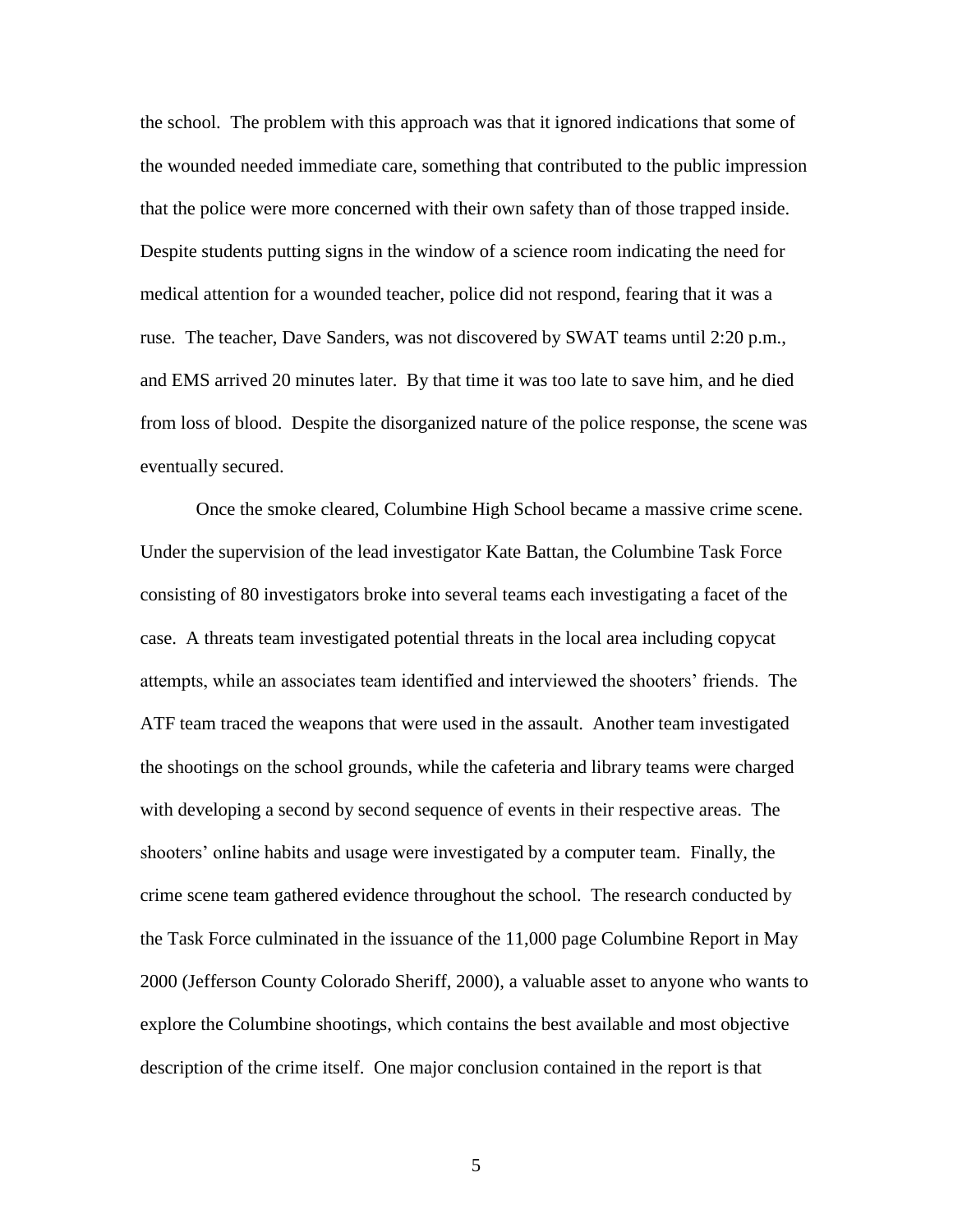Harris and Klebold were the only perpetrators in the attack; however the investigation remains officially open.

# **Covering Columbine**

For most Americans, the Columbine Shootings were more of a media spectacle than an historical event, making it important to understand Columbine as it emerged in the mass media. Few stories have sparked such high levels of public interest and debate, and in this section we explain the role of the mass media in the making of the Columbine story. Although Columbine's newsworthiness may be explained in part due to the magnitude of the attack, other elements contributed to the salience of the story. At the time of the shootings, mass media personnel were in Boulder, Colorado, approximately forty miles away, awaiting breaking news in the JonBenet Ramsey case. When news spread of the attack at Columbine, news crews were immediately dispatched. In many cases, news personnel arrived before law enforcement. For example, CNN broadcast live a call to the Sheriff's public information officer, requesting details about the attack. He could do little more than verify that an attack had occurred, and that he was still en route to the scene.

From the site, news cameras broadcast live images of horrified students running out of the school, searching for their friends and families. The injured received triage on the front lawns of suburban houses, while parents wandered amid droves of students, searching for their sons and daughters. Viewers remained glued to their television sets as the media captured heart wrenching images, both joyous and tragic. Parents reunited with their children released sobs of joy. Then, the media showed the clumsy rescue of an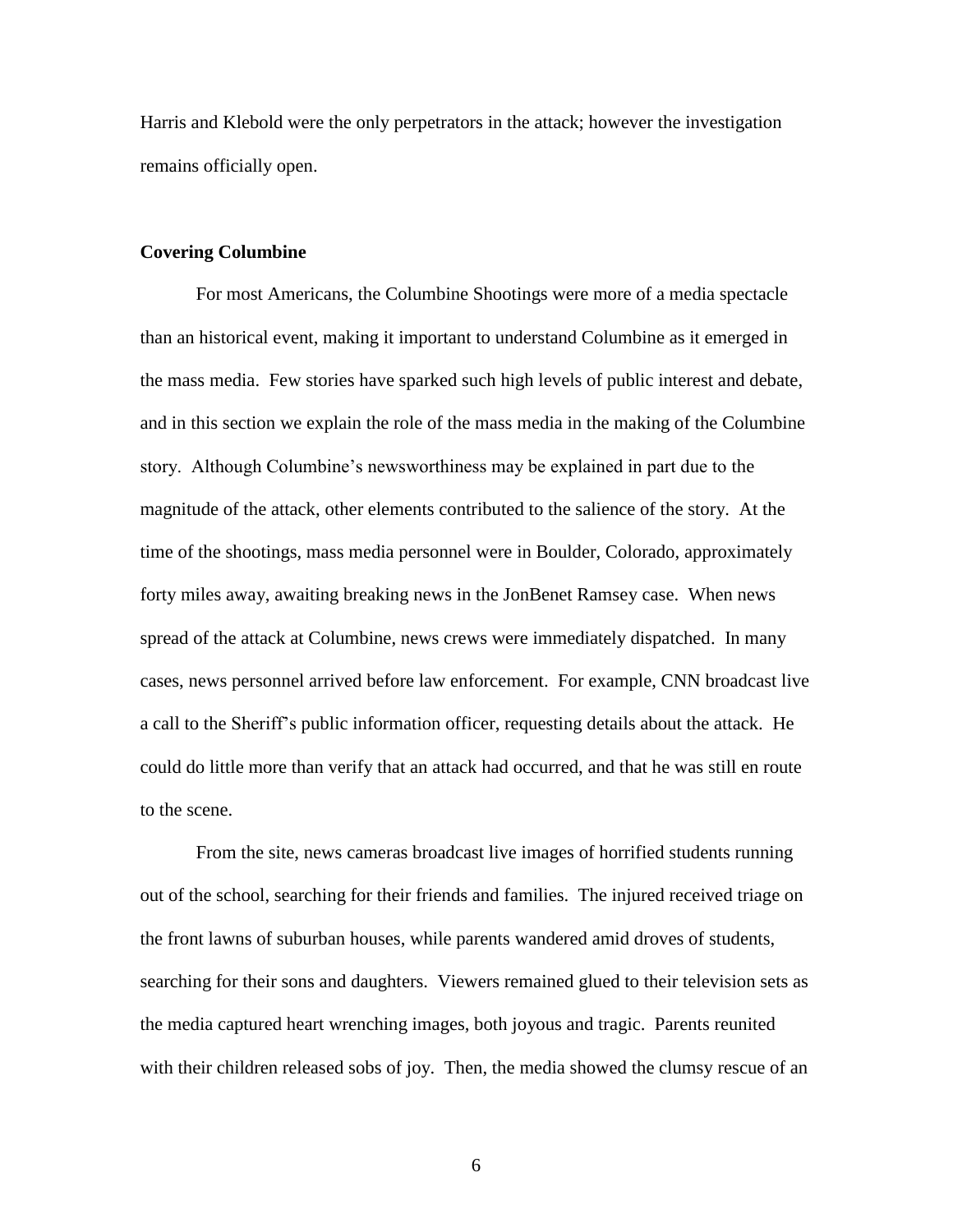injured student who escaped from a broken second-story window, trailing blood behind him.

Besides broadcasting such images, ironically the news media on the site were also participants in the response to the shootings. Although the perpetrators were dead within forty-nine minutes following their commencement of the attack, this fact did not emerge until SWAT teams were able to sweep the school three hours later. During this time, the news media received phone calls from students who were still hiding inside the school, and media personnel began to realize that the attackers might be able to watch their live broadcasts from the cable-equipped televisions inside the school. This prompted news cameras on the ground and in helicopters to pull back, so as to avoid tipping off the perpetrators to police actions outside. The Sheriff spoke on-air with a reporter at a Denver television news station, suggesting that media coverage of the event might spark copycat crimes. The reporter agreed, responding, "And the conflict is that you can't not cover it" (Savidge et al., 1999).

And cover it they did. Throughout the day, media personnel continued to arrive in droves, and they were directed by local authorities to set up shop in the 285-acre Clement Park, adjacent to Columbine High. Ultimately, the media presence included an estimated 400 to 500 reporters, 75 to 90 satellite trucks, and 60 television cameras. To feed the media's thirst for information the Jefferson County Sheriff's Office held hourly press conferences (Jefferson County Colorado Sheriff's Office, 2000). By various measures, Columbine was one of the most salient stories of 1999, or even the entire decade. By CNN ratings, Columbine was the largest news story of the year, and the story was closely followed by 68% of the U.S. viewing public (Pew Research Center for the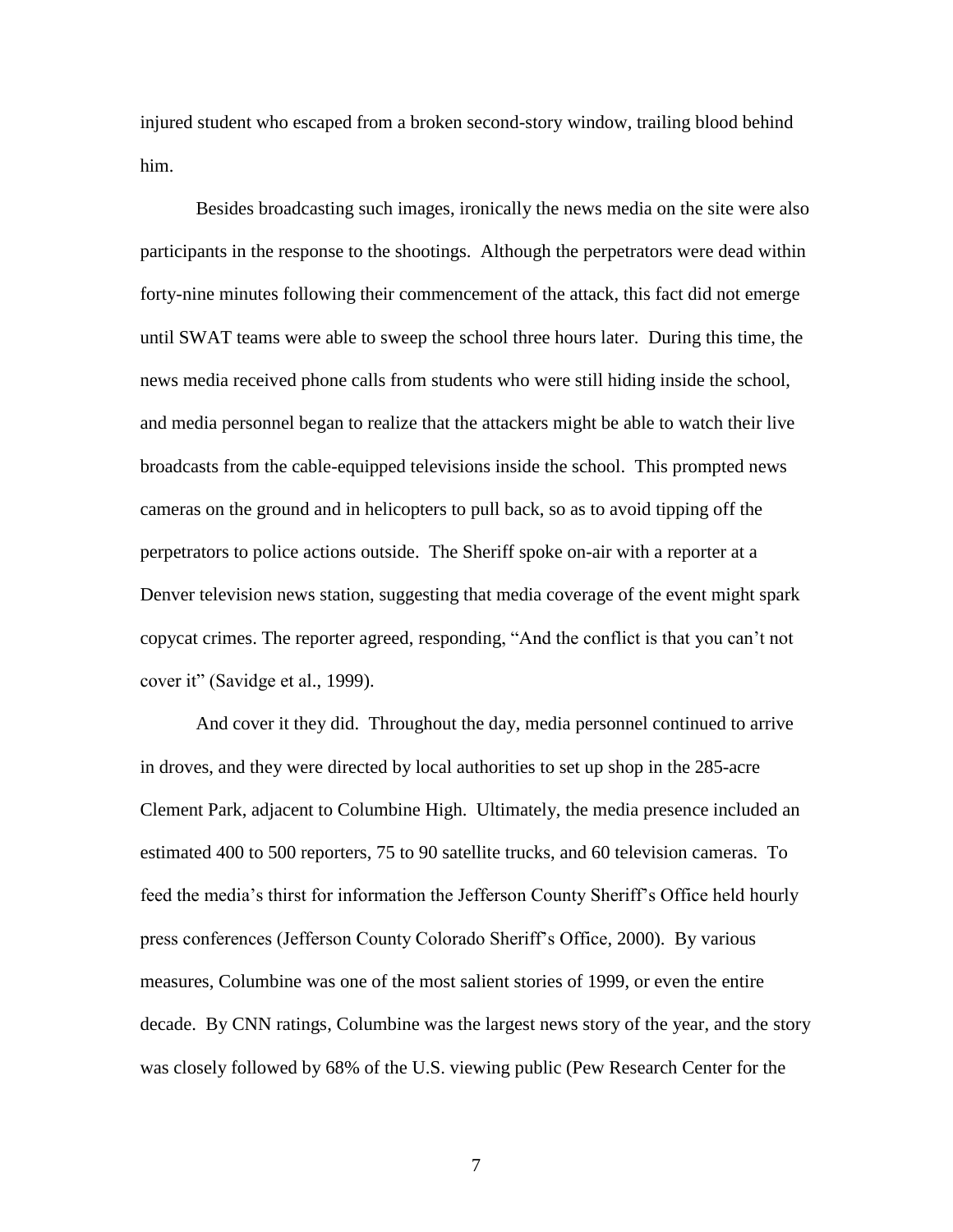People and the Press, 1999). Relative to any other school shooting incident in U.S. history, Columbine attracted more intensive coverage (Maguire, Weatherby & Mathers, 2002).

Although the media undoubtedly fulfill an important role in society, the actions of some media personnel were not above reproach. In some ephemeral way, the news media may have been part of the equation in which two youth executed such a horrible attack in order to gain infamy. In addition, social science research indicates that communities experience a secondary disruption at the hands of the media. However, such accusations are abstract, and we limit our description of the media's more specific failings. In the rush to cover Columbine, media crews flooded the community, contacting an estimated 50% to 75% of students from the school. We question the ethics of interviewing youth who have been witness to horrible crimes, particularly if they are asked to recount details. For example, on *Good Morning America* the day following the shootings, Charles Gibson asked a student who had narrowly escaped being targeted, "Did you think, maybe, I'm going to die here?" The student replied, "Yeah. I was just hoping they wouldn't come over and shoot us" (Gibson and Sawyer, 1999).

There are numerous cases where the news reported erroneous facts. For example, Richard Costaldo, the young man in the wheel chair who in "Bowling for Columbine" attempted to return the bullet lodged in his spine to the store where it was purchased, was reported by one newspaper to have been fatally shot. In addition, some eyewitness accounts broadcast live appear to have been hoaxes. For example, a spokesperson at a hospital treating wounded students later identified himself as Howard Stern, and a caller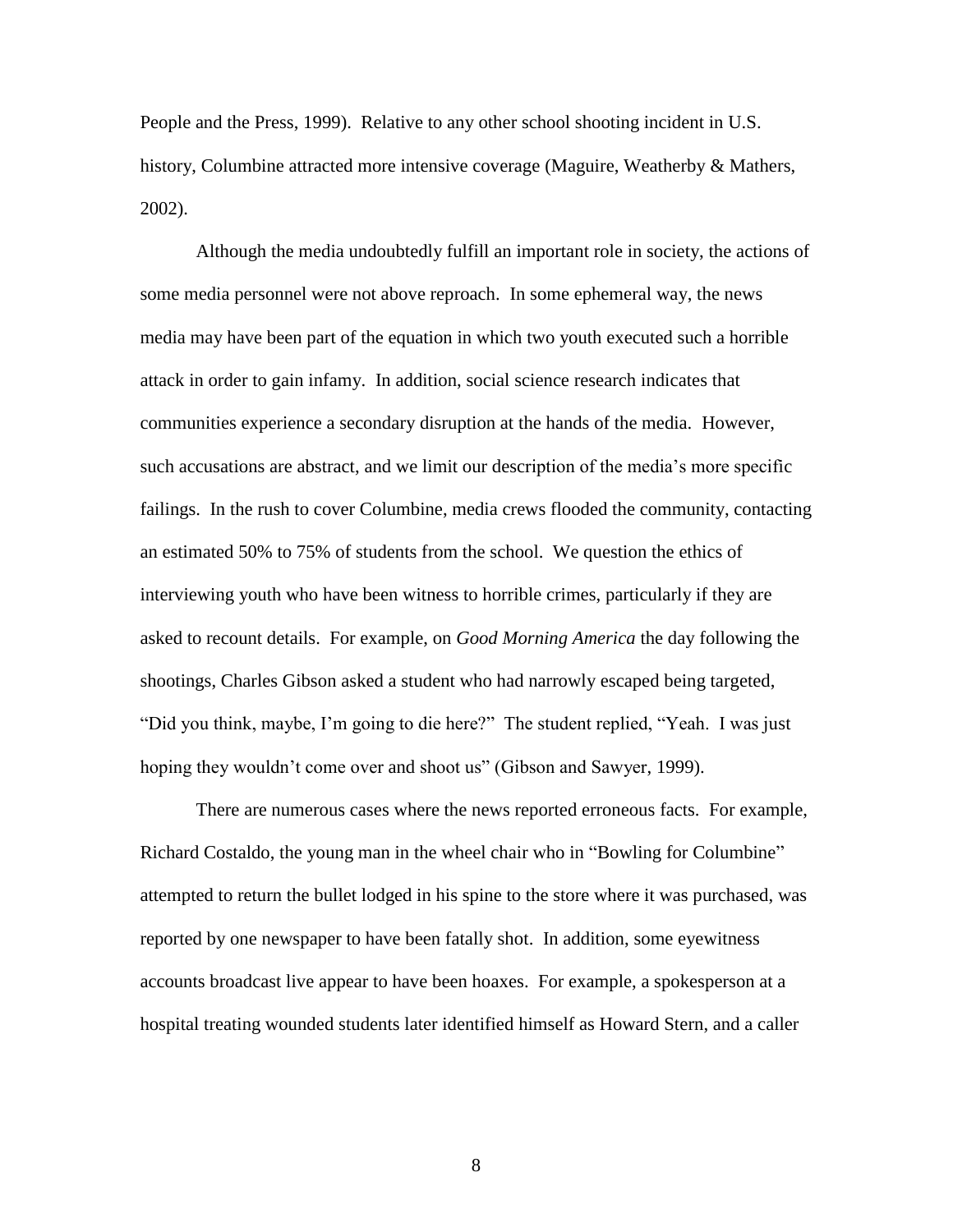who claimed to have been a student witness provided a name that did not match any known student at the school.

Nonetheless, we cannot fault all media personnel and organizations for contributing to the secondary victimization of the community. National Public Radio's reportage was the most detailed, among the least intrusive, and most sustained of all national news sources. However, it is the local news sources, both print and broadcast, that stood out as most laudable. Perhaps because they are rooted in the community, many of them residents, local news personnel were more sensitive to the impact that their organizational practices may have on persons and groups already traumatized by the attack itself. While locals at Columbine were left to deal with the long-term effects of the attack, the national news media entourage stayed only until the next big story hit. On May 3, 1999, the strongest and deadliest tornado since 1979 touched down in Oklahoma, killing thirty-six people and causing \$1.1 billion in property damage. At this, the media entourage pulled out of Colorado, heading east towards Oklahoma.

# **The Aftermath at Columbine**

Closer to home, the fallout from the Columbine shootings was broader and long lasting. President Clinton addressed the nation on the shootings; Vice President Gore was dispatched to Colorado to attend the April  $25<sup>th</sup>$  memorial services for the victims. On-going debates about bullying, access to guns, violent video games and television shows, rock-and-roll music, parenting, and school security were rejoined. Attributions of blame for the assaults focused on gun culture and the ease by which weaponry can be obtained, the so-called "Goth" youth subculture, lack of parental supervision, and "lack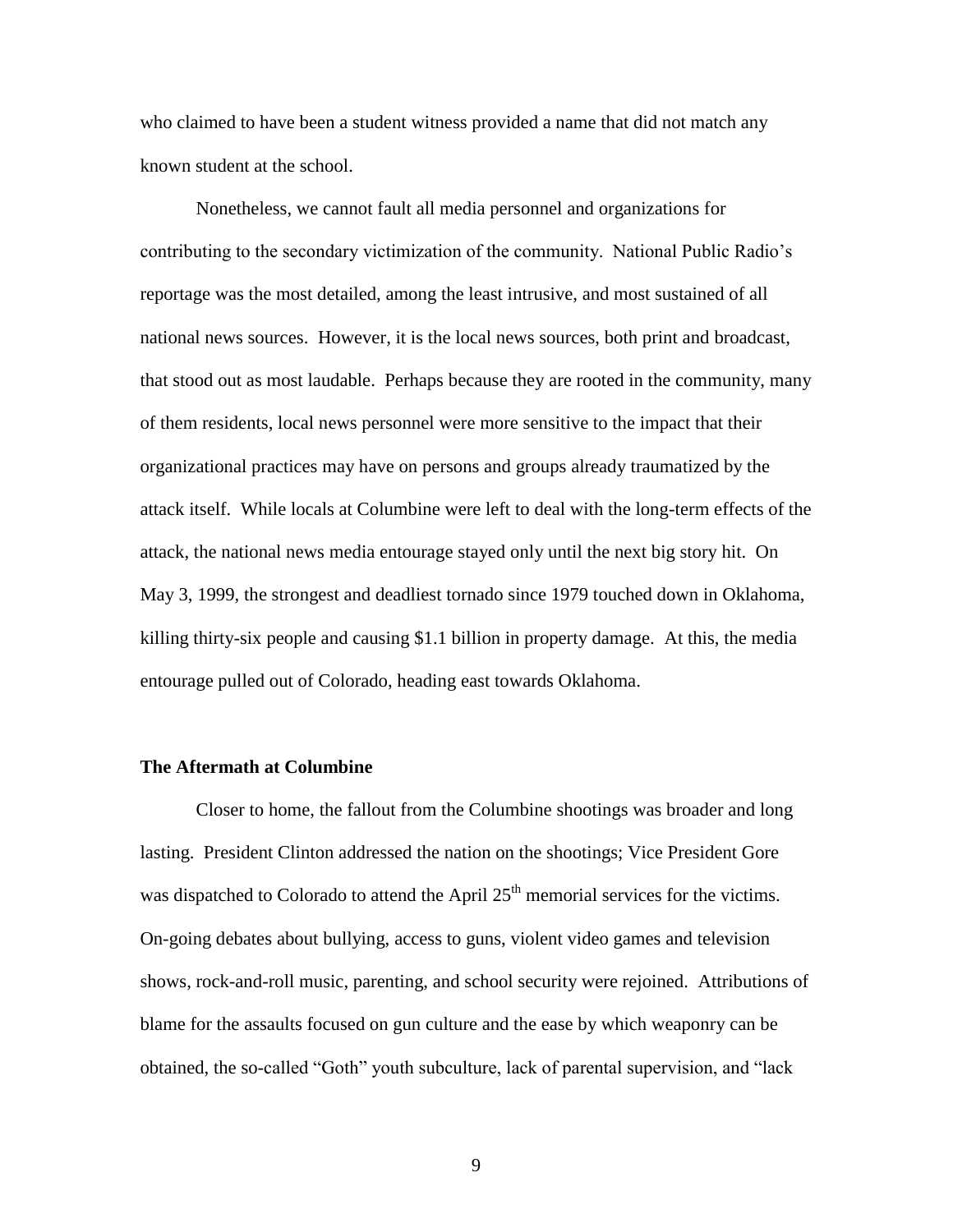of values." Residents asked how Harris and Klebold were able to arm themselves with semi-automatic weapons. Accusations about the harassment of students at Columbine High School by athletes and the laissez-faire attitude of the staff toward such behaviors were trumpeted in the media. Others questioned whether the shooters' parents were to blame.

Sheriff Stone was not above reproach. Although publicly praised at the outset, within twenty-four hours following the attack, critics began to question the appropriateness of the police response to the Columbine attack. Reporters discovered that Harris and Klebold had been arrested for vandalism and had been placed in a diversion program that they had successfully completed. The most persistent among the accusations of police inadequacy came from Judy and Randy Brown, the parents of Columbine student Brooks Brown, who claimed that they had filed a complaint against Harris for making death threats against their son on his "Trench Coat Mafia Website." The Browns also claimed to have reported Harris's bomb-making, and had alerted the Sheriff that he could be violent. In response to allegation raised by the Brown family, Sheriff Stone, claimed that the department was investigating co-conspirators of Harris and Klebold, and that Brooks Brown was under investigation. He stated that the sheriff's department had no record of a complaint by the Browns. When a grand jury investigated, the Brown complaint mysteriously disappeared from the desk of the responsible officer.

The department also had an unexecuted search warrant for the Harris house. Further, Sheriff Stone was accused of impeding the Columbine investigation, attempting to cover up the prior knowledge of the contacts the department had with Harris and Klebold, and allowing the media to view the tapes the boys had made prior to the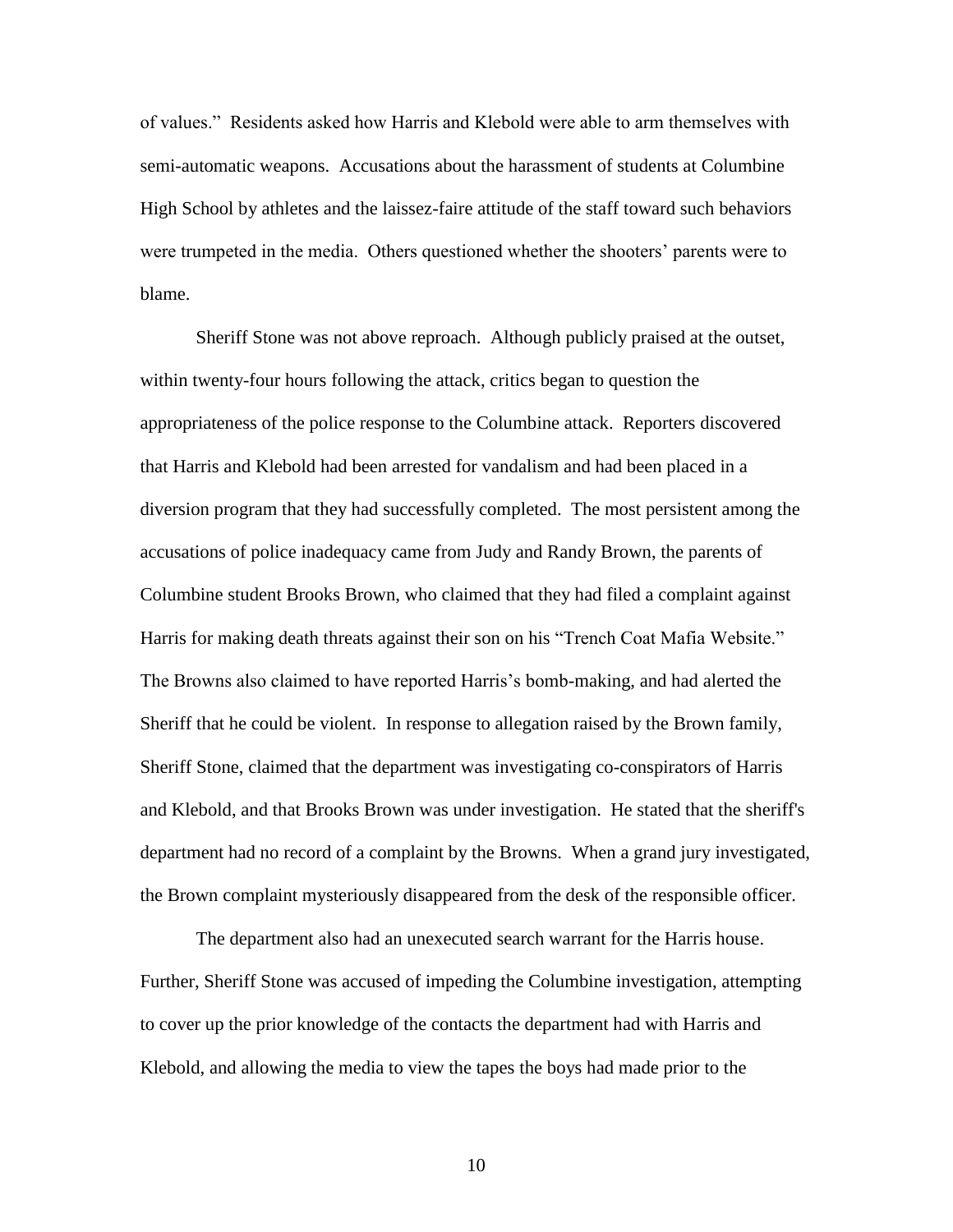shootings, later excerpted in *Time* magazine. Stone served out his term as Sheriff and did not run for reelection. In 2005, under a successor, the department found two prior complaints against Eric Harris filed by the Browns in 1997 and 1998; the latter one filed a year before the attack on Columbine High.

# **Social, Political, Legal Issues**

In the weeks following the Columbine shootings, schools across the country experienced thousands of bomb threats, scores of attempted bombings, and several attempted copycat killings, one resulting in a fatality. In the wake of the shootings, a new term has emerged, called the "Columbine Effect," which refers to the increased willingness of students to inform authorities when they hear of an act of violence about to be committed by their peers. In the post-Columbine period, numerous plans of violent adolescents have been disrupted and several rampage shootings have consciously mimicked Columbine.

Despite Columbine's brief duration as a dominant media story, social and political effects of the case were longer-lasting. Columbine joined a list of familiar place names where school shootings have occurred, and in fact the term "Columbine" has become a keyword that brings to mind complex and contested issues surrounding youth, religion, gun control, and other social dimensions. Earlier school shootings, including Pearl, Paducah, and Jonesboro, had raised the issue of school violence as a social problem; however Columbine stands out at fundamentally different due to its dramatic severity and level of premeditation. While there have been subsequent shootings in such places as Conyers, Santee, el Cajon, and Red Lake, Columbine stands out as the quintessential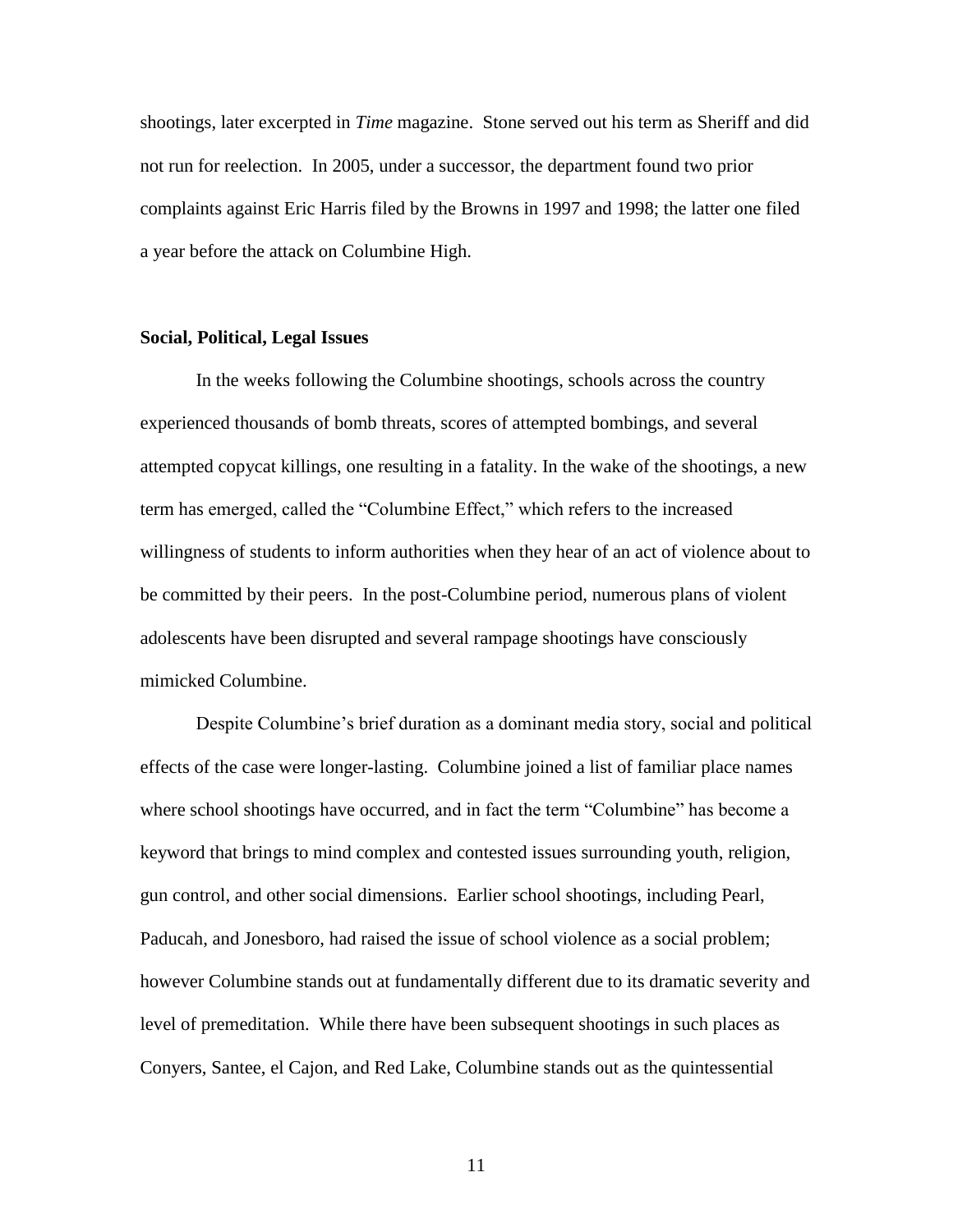school shooting. When it comes to the discussion of what is right and wrong with youth in society, Columbine is often recognized as an agenda-setting case, a key referent for public discourse.

Despite the rarity of rampage school shooting attacks, Harris and Klebold have become the poster children for juvenile delinquents and disaffected youth. Following the shootings, public opinion polls indicated that many parents were fearful that a Columbine-type attack could occur in their children's school, and they demanded action. This heightened fear and outcry ran somewhat counter to reliable evidence about the risks of such an attack. In 1999, the probability that an American school child would be fatally wounded in firearms violence at school was one in two million, roughly the probability of being struck by lightning. All reliable sources of evidence about youth victimization indicate that schools are among the safest places for youth, and that children are a higher risk of being victimized at home. More, research (Addington, 2003) indicated that students' fear of victimization did not increase following the Columbine incident

On a more practical level, there have been changes in school policies and juvenile justice practices to respond to school shooting attacks and, to a lesser extent, to address the underlying causes. Many suburban and rural schools have installed surveillance systems, such as video cameras, mandatory use ID cards, and metal detectors. Punitive policies have expanded greatly, including zero-tolerance policies for rule transgressions, often leading to expulsion. In the news media, we have observed ridiculous cases where administrators have gotten caught up in the hype, such as the suspension of a primary school student for holding a banana as if it were a gun. Meditative responses have also expanded, although at a slower rate than punitive measures. Schools have expanded peer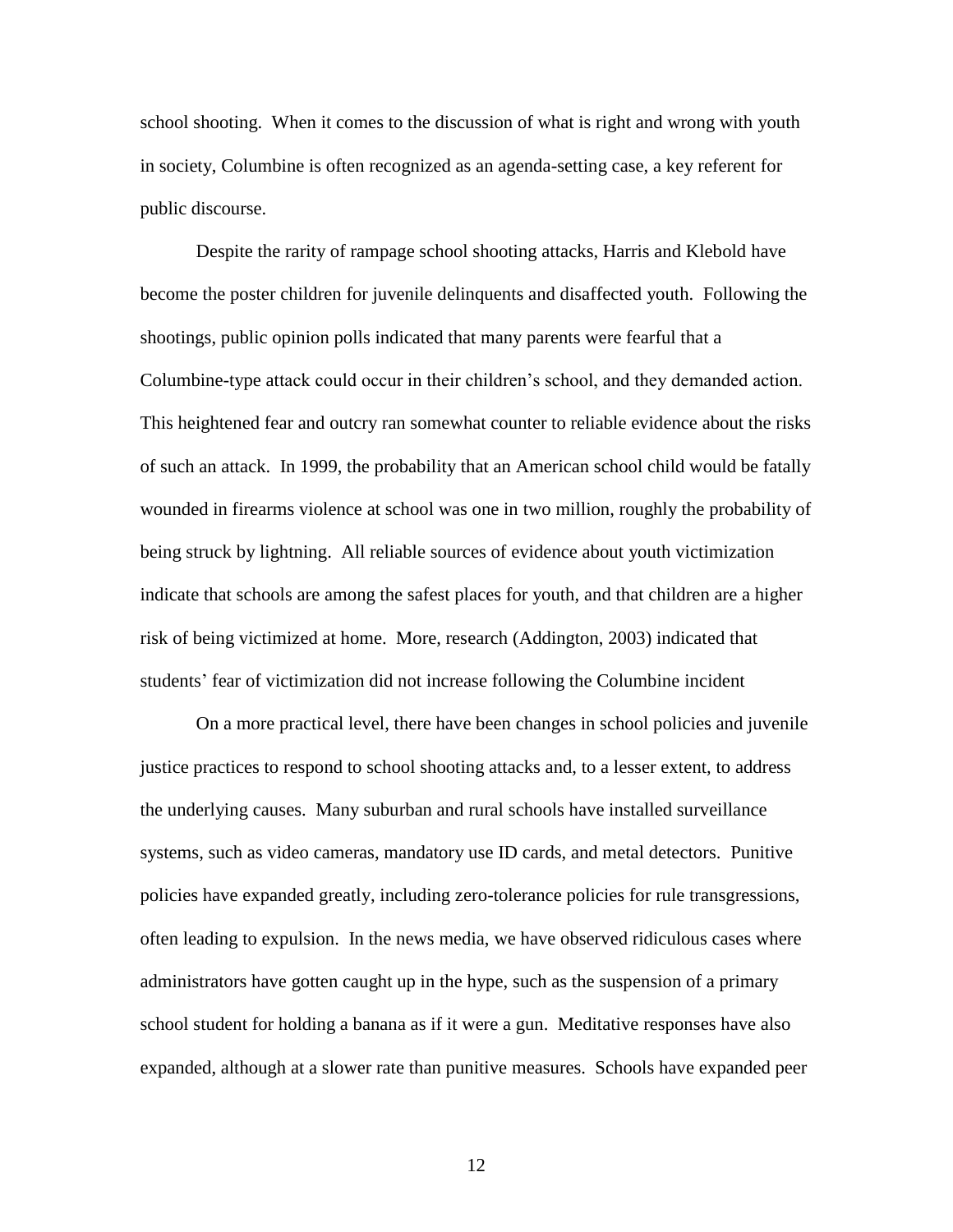conflict resolution programs, and have established better systems for students to report rumors of planned or threatened attacks. Since 1999, dozens of Columbine-type attacks, at various levels of development and sophistication, have been thwarted nationwide.

In the two years following Columbine, school shootings remained an issue on the public agenda, however the 2001 terrorist attacks on the U.S. changed this focus. The attention moved away from American youth, and the general anxiety about school shootings has declined. As a result of the attention garnered by Columbine, most schools in the U.S. have disaster plans that may be carried out in case of an attack or disaster. Emergency first responders are part of these plans, and they have clear protocols for how to act in a variety of scenarios. Despite some residual fear of Columbine-style attacks, American children really are relatively safe at school. Still, there is no way completely to safeguard against such attacks. [INSERT SIDEBAR "DID YOU KNOW?" HERE.]

#### **Framing the Issue**

In their coverage of Columbine, journalists struggled to come to terms with this emergent form of violent behavior. Initial media reportage focused narrowly on the facts of the case, the perpetrators, victims, and details of the attack. Within a week, all the victims had been buried, and the news media began to focus on possible causes of the attack, with attention to the incident's connection to key social issues.

When a social problem, such as school shootings, becomes a significant public concern, spokespersons from various groups and social causes compete to characterize the problem as relating to their social/political issues. These discussions are by no means new, and many familiar commentators rushed to speak on behalf of their social causes.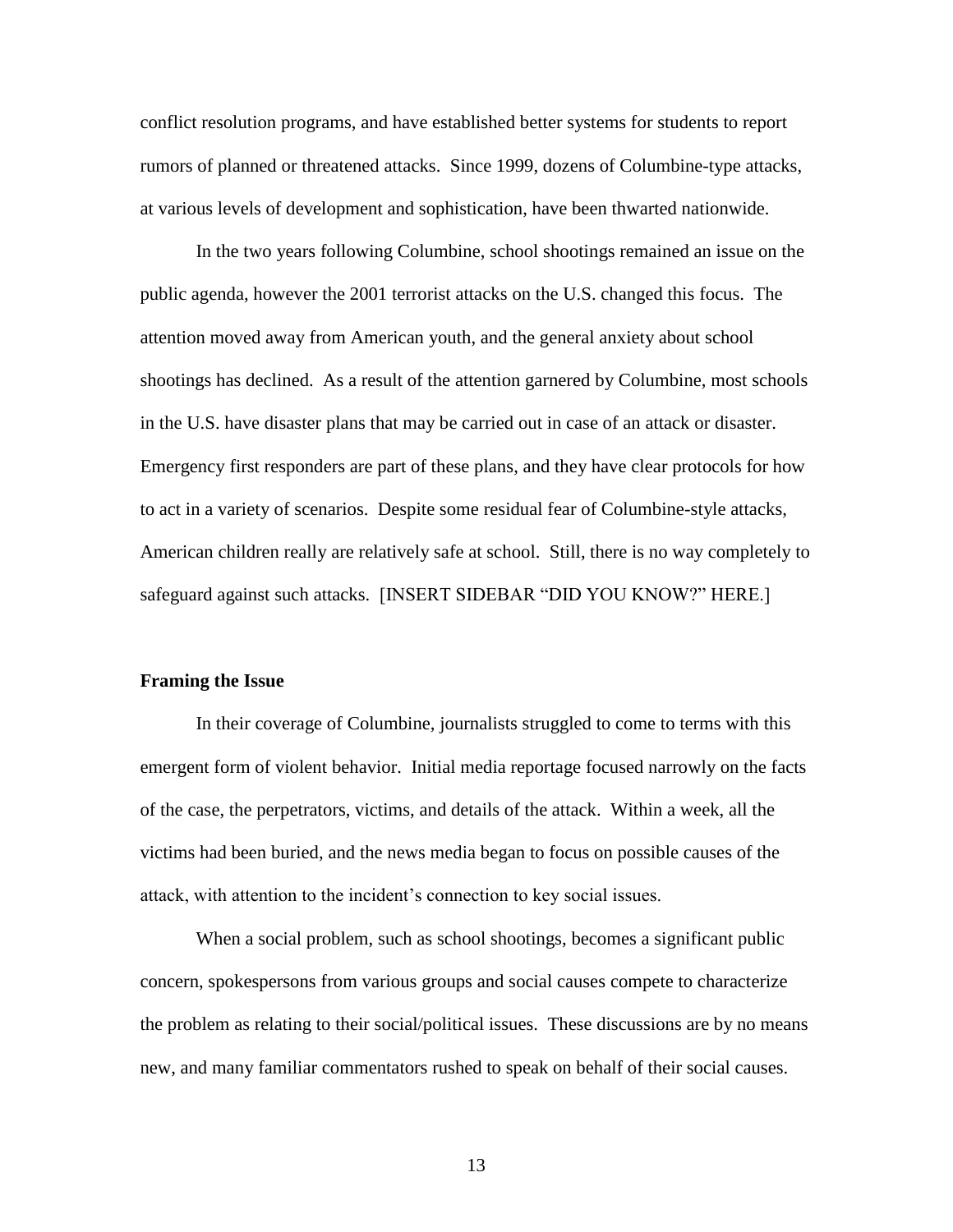For example, commentators from various sides of the gun control issue commented on the Columbine attack. There are multiple social dimensions on which Columbine might have been characterized, including the gender dynamic in which nearly all school shootings are executed by boys, as a problem arising from suburban life, as a problem arising from exposure to mass media violence, or as resulting from poor parenting. Given the racially and religiously loaded stories that emerged concerning some of the victims, many leaders from African-American and evangelical Christian groups were cited widely in mainstream media as they attempted to seize upon the opportunity to advance their causes (Muschert, 2007).

The discourse of Columbine reveals the most salient social issues circulating at the time of the attack. Early in the coverage, spokespersons from various domains competed to be the dominant frame of understanding the problem. Despite the existence of numerous possible frames of reference for understanding Columbine, it is the Christian spiritual and psychological versions of the story that prevailed. Columbine became a battleground in the American culture wars as the religious and cultural right defined the massacre as the outcome of a liberal, crime-tolerating, secular, anti-Christian society that fails to teach traditional values, prevents children from praying in school, and refuses to display the Ten Commandments in public schools (Epperhart, 2002; Porter, 1999; Scott & Rabey, 2001; Zoba, 2000). Evangelical groups felt that Columbine was an attack on their values, while mainstream groups were more horrified about the magnitude of the crime and its seeming senselessness.

The evangelical Christian characterization of school shootings as indicative of a spiritual problem in American youth has been very powerful. One of the most dramatic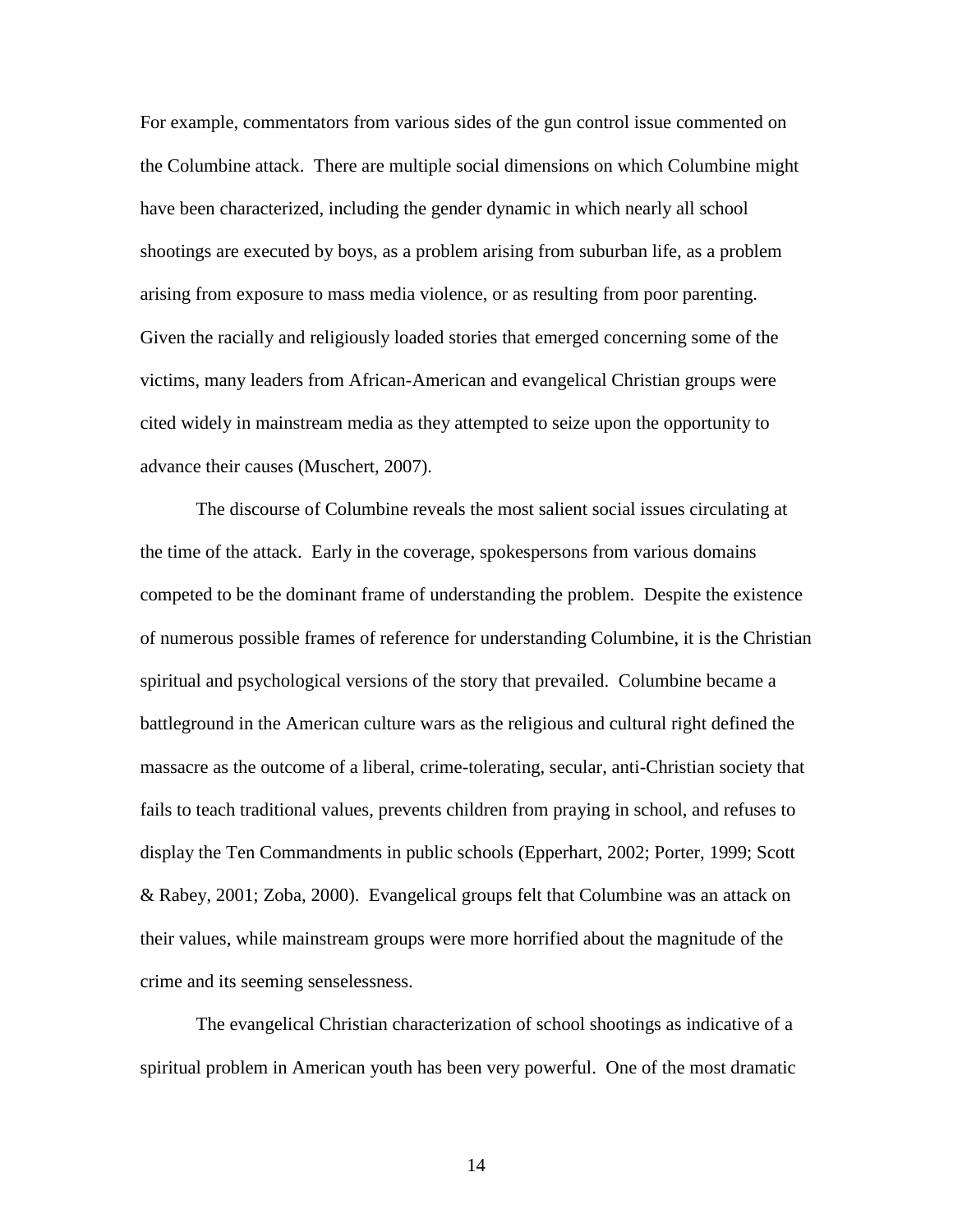elements of the Columbine story was that of Cassie Bernall, the student victims and an evangelical Christian who had allegedly affirmed her belief in God. Cassie's affirmation stood out in opposition to the shooters' nihilism, and became the subject of a book (Bernall, 1999) and video (*She Said* Yes, 1999) published on a religious press. Among evangelical youth, the story of Cassie Bernall remains poignant.

Those seeking a secular characterization of what happened at Columbine have been unable to find such a neatly circumscribed explanation. Within American culture there is a well-diffused popular understanding of psychology, and a tendency to individualize the sources of social problems. More, social science research suggests that youth often acts as a noteworthy mitigating factor, and that "it's not as simple as it seems" to explicate the culpability of youth offenders (Spencer, 2005). Therefore, the most effective and persistent secular characterization of the Columbine shooters' actions has been to explain the attack in terms of their unmet mental health needs.

Columbine has been most strongly defined in terms of its expression of the need for improvement in either of two areas: addressing the spiritual needs or the mental health needs of American youth. These two discourses are illustrated in a CNN *Larry King Live*  program featuring then Vice President Gore and his wife Tipper. On the one hand, Mr. Gore spoke about the problem of evil as at the root of Columbine, "Sometimes there's a more basic issue between good and evil, and we have to confront the kind of  $-$  of evil that does exist in the world" (King, 1999). In contrast, Mrs. Gore spoke about meeting the mental health needs of youth, "I think this is a wake-up call to all Americans, to parents, and also to other teenagers, because they often are the first to know who is the most troubled and they need to be supported. They need to have a place to go to: an adult, a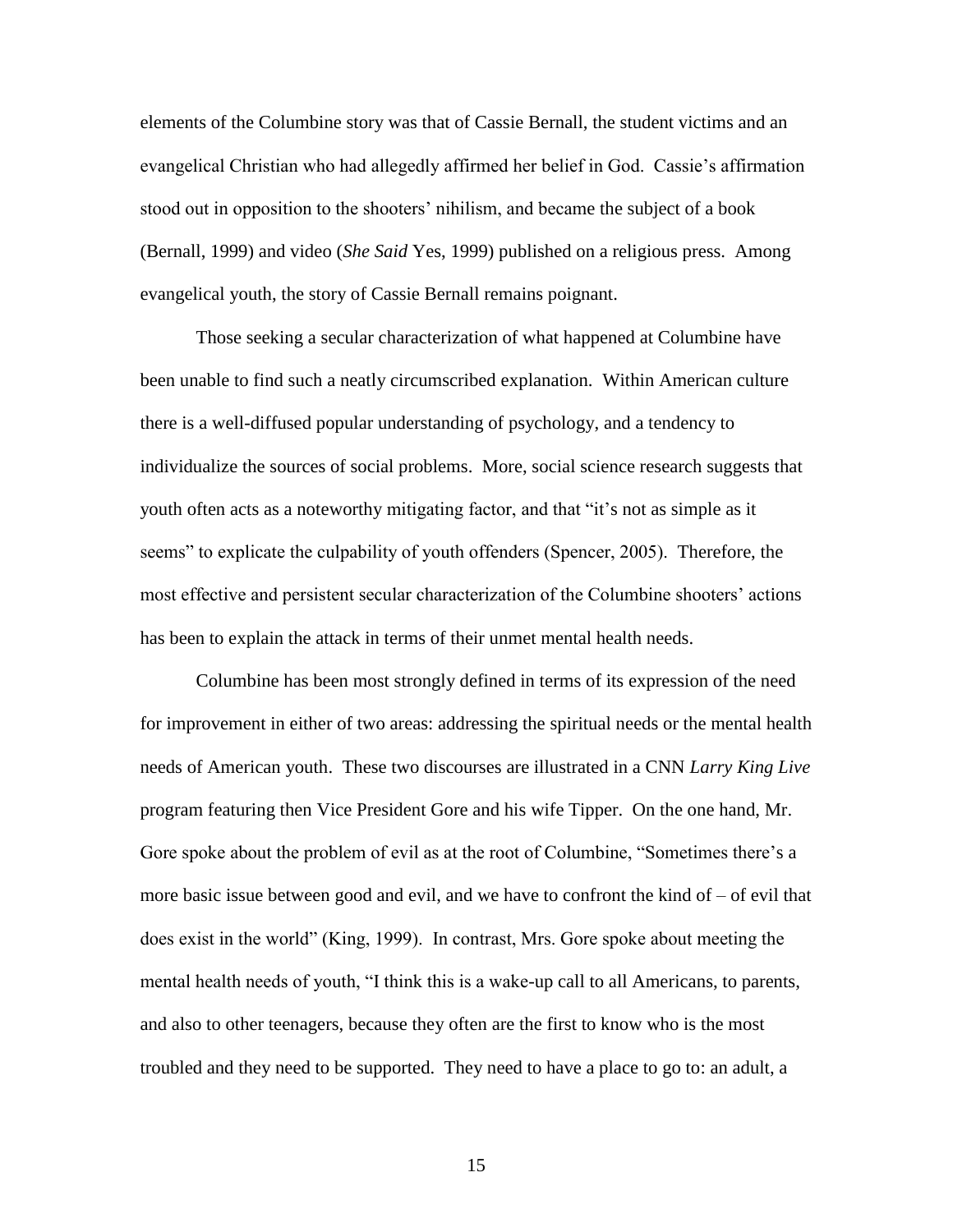mental health center" (King, 1999). This dual characterization of the problem of Columbine, as either a religious or mental health issue, continues as dominant framing for this event in the public discourse.

# **Impact on Legal Issues and Pop Culture**

In the Columbine community, lawsuits proliferated: the parents of Isaiah Shoels filed suits against the Harris and Klebold families; the school district and the Sheriff's office were sued for negligence in their failure to provide sufficient security and for failure to act on the early warning signs of Harris and Klebold's violent attitudes. The shooters' parents sued the Sheriff's department over the ownership of their sons' videotapes made prior to the assault. The Sheriff's department was additionally sued by numerous complainants, including the parents of Daniel Rohrbaugh, who contended that their son was shot not by Klebold, but by law-enforcement fire. The wife of Dave Sanders, the murdered teacher, sued over the delay in allowing emergency medical services personnel to minister to her husband's wounds, letting him bleed to death. Parents of the victims sued the three persons who procured weapons for Harris and Klebold. Two of them were convicted of illegal gun trafficking and received stiff sentences.

Ironically, the wider legal implications of the Columbine shootings were nugatory. Despite the evidence that much of the weaponry used by Harris and Klebold was purchased at gun shows, no changes were made to the gun show exception to the Brady gun control bill (News Batch, 2005). The controversy about violent first-person video games resulted in several states passing legislation to ban such games; however,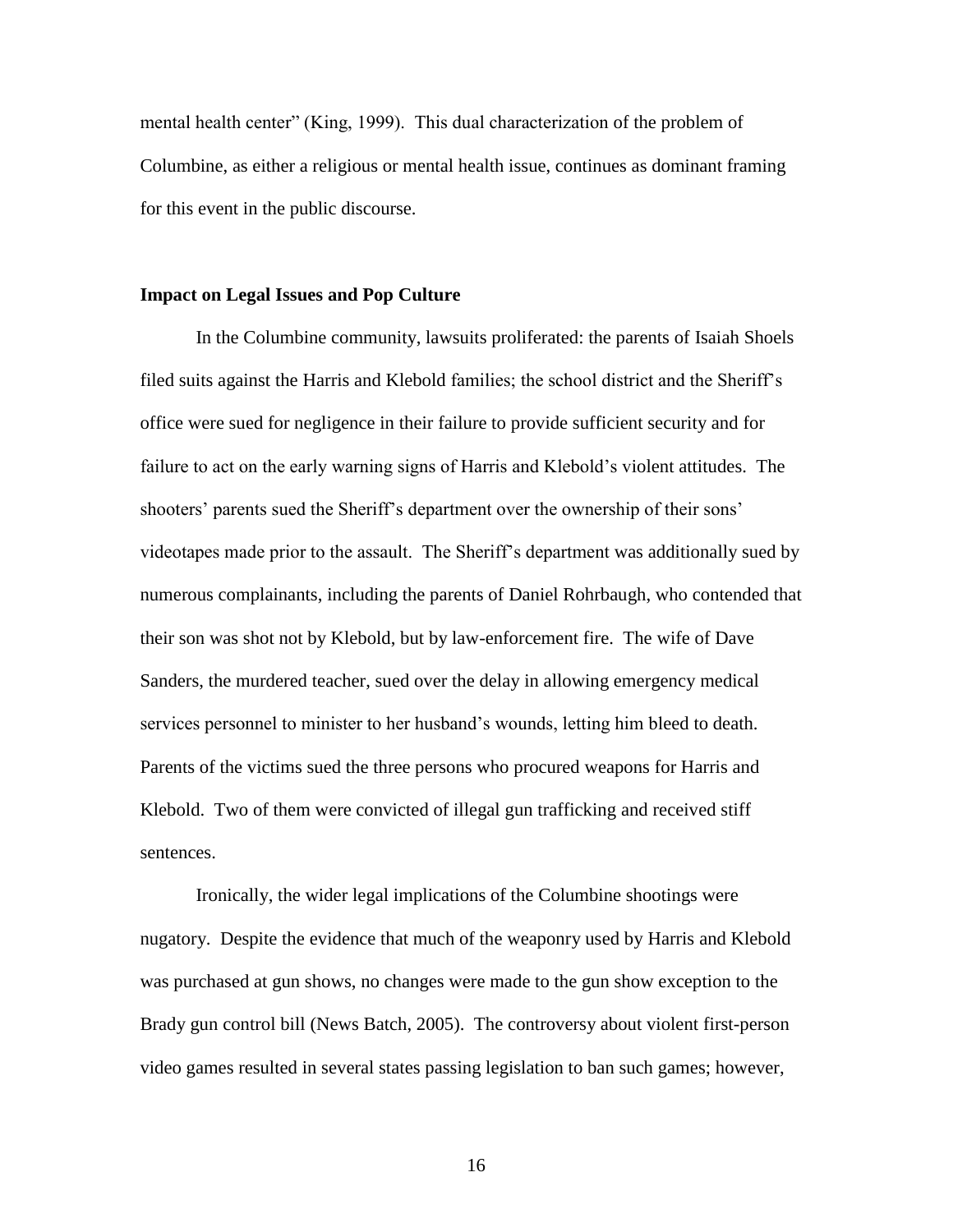because of First Amendment concerns they were not enacted (Wikipedia, 2006). Finally, several states passed "parental responsibility" laws that made parents liable for the felonious behavior of their children, even though there was no evidence of parental culpability in the Columbine shootings (Keen & Brank, 2005).

The Columbine shootings were and continue to be media-driven. Harris and Klebold had especially strong media savvy and awareness. Harris set up the "Trench Coat Mafia" web page on AOL in which he advertised his xenophobic, racist, and anti-Semitic beliefs and told of his intentions to blow up the school. When they made their videotapes prior to the massacre, Eric Harris sat in a chair swigging a bottle of Jack Daniels and holding in his lap a sawed-off shotgun named Arlene, after a favorite character in the Doom video game (Gibbs & Roche, 1999). The boys were quite facile in the use of video games. They played Doom for hours on end. Eric Harris created new "wads" (combat interiors) for the game and posted them on the Internet for other players. He complained about not receiving feedback about his wads; however, other players complained about their difficulty and violence level.

Klebold was enamored by the anticipated social consequence of the attack, and seemed to be enthralled by the notoriety that they would receive. [INSERT SIDEBAR "WHY 4/20?" HERE.] He mused over which movie director could best be trusted with the script of their story; Quentin Tarantino topped their list (Gibbs & Roche, 1999). Both shooters wanted the story to have a lot of "dramatic irony," but instead, they got Gus van Sant's "Elephant," which was dramatically flat. In 2003, several television series, including *Law & Order*, *ER*, and *Boston Public* contained episodes that included Columbine-style rampage shootings. A play by P.J. Paparelli, titled "columbinus," that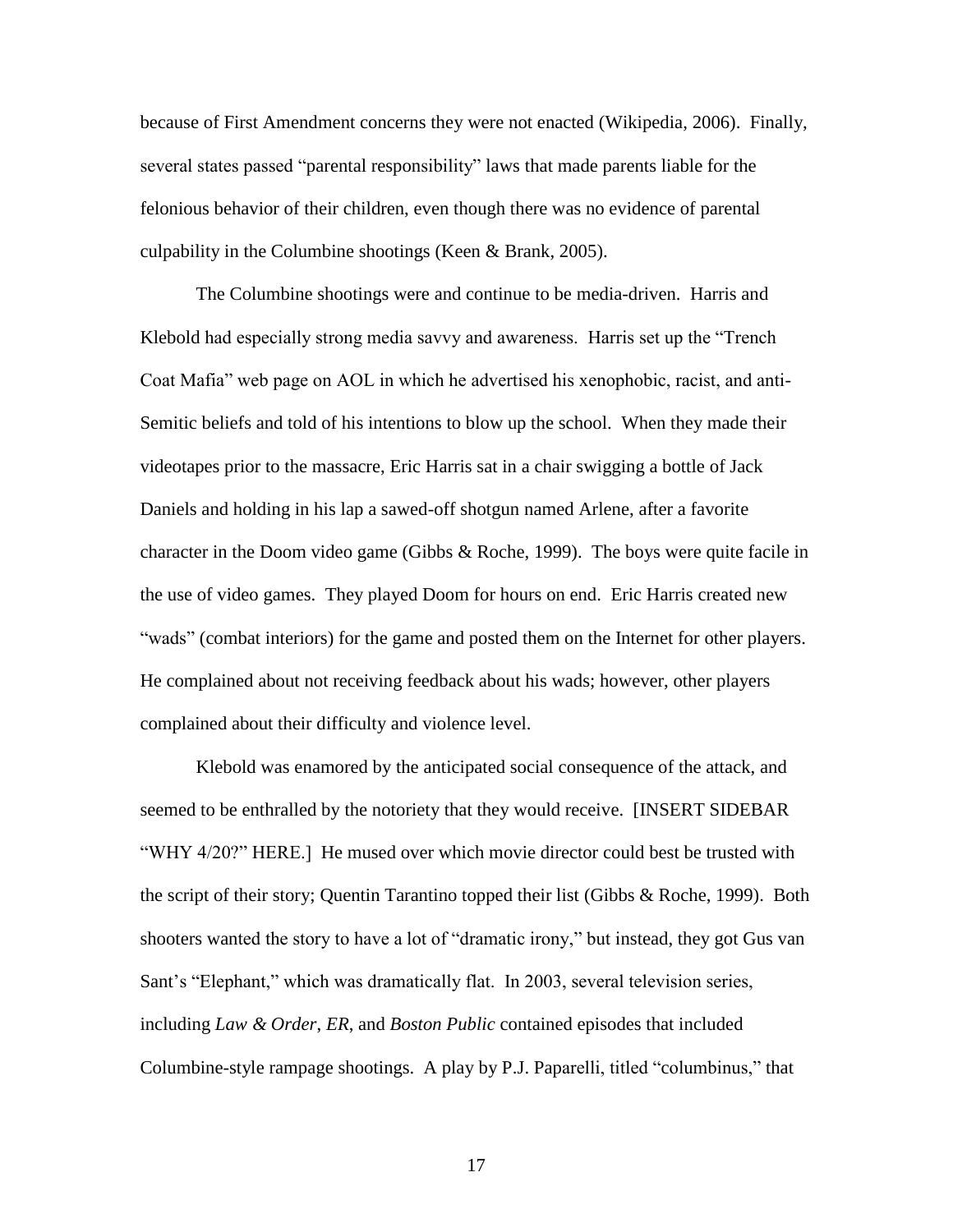explored the motivations for the shootings toward the country and received a rave review in *The New York Times* (Isherwood, 2006). An online version of a video game that was a model of the Columbine shootings generated controversy in 2006, and was quickly pulled off the Internet (Farrell, 2006).

Although Harris and Klebold have not been extensively portrayed, their actions have stimulated more wide-ranging discussion. The most significant appearance the two have made in popular culture was as the inspiration for Michael Moore's 2002 documentary film "Bowling for Columbine." The title stems from the erroneous story that the shooters attended their early morning bowling class prior to executing their plans for mass murder. Despite this inaccuracy, the point is well-placed – that the Columbine shootings were particularly troubling because they were carried out by what appeared to be normal youth expressing a disconcerting nihilism. This generalized angst touched a nerve, which Moore used as a point of departure for an exploration of gun culture and the climate of fear in the United States. The film was widely applauded, and in 2003 won an Academy Award for Best Documentary Feature.

The Internet contains several memorial web sites dedicated to the victims, especially Rachel Scott and Cassie Bernall. The myth that Cassie was killed defending her faith spread across the country like wildfire. National media picked up the story; during the month of May 1999, *Time* and *Newsweek* ran cover stories on the Columbine massacres that mentioned her martyrdom; feature articles on Cassie appeared in the *Weekly Standard* and Salon.com. Her parents appeared on Christian talk shows claiming that her death was a victory of Jesus Christ over Satan and an affirmation of the family's evangelical beliefs.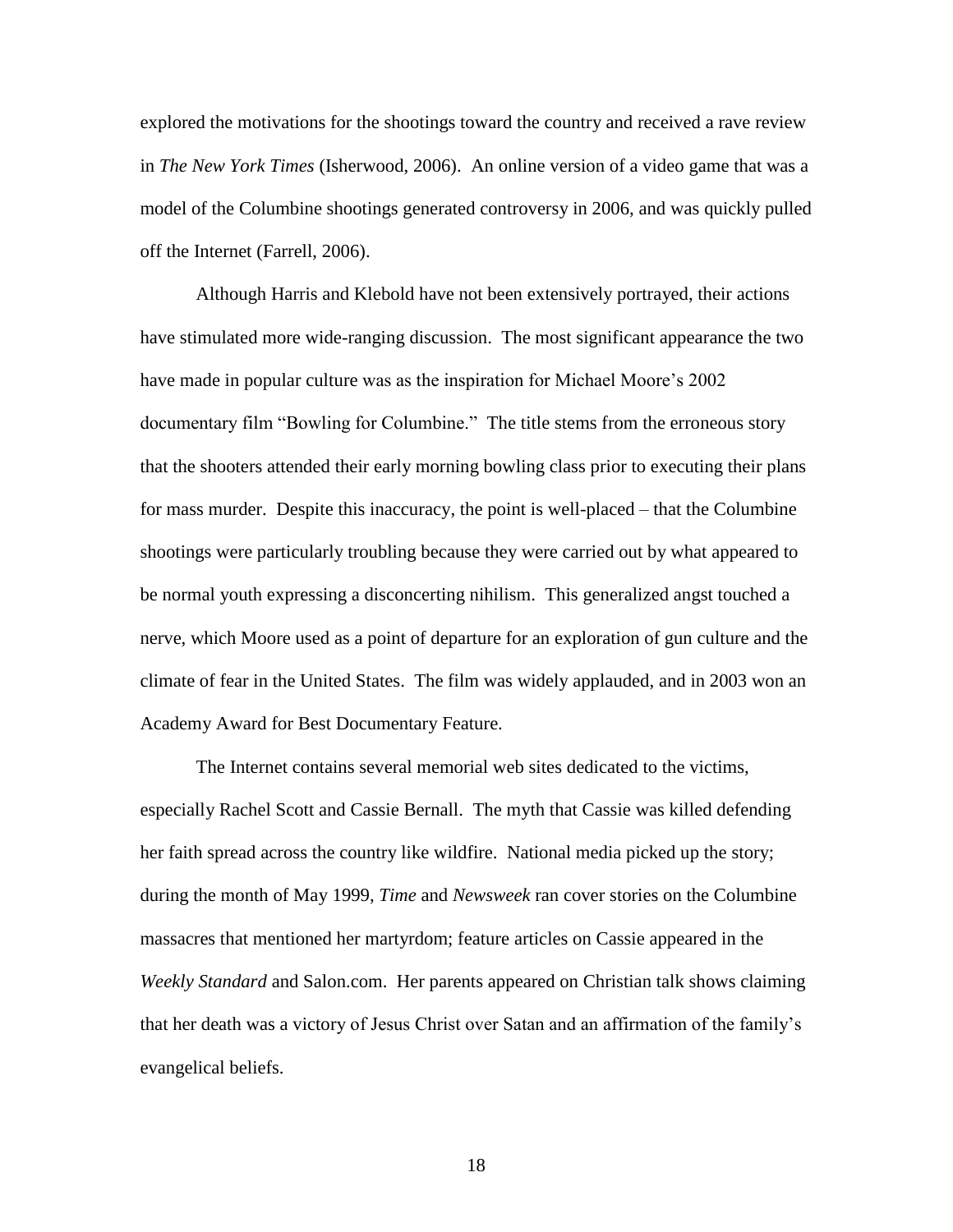In addition, countless web sites have sprung up as open forums for expressing opinions about issues related to the shootings, including debates over gun control, bullying, parental responsibility, proper actions of the police and school administration, the psychology of the shooters, and drug use. One of the most common themes in the web sites was whether or not Harris and Klebold should be forgiven for their deeds. Several sites have been maintained as information clearing houses on the shootings themselves. Over five years after the shooting, there still exists the "Eric Harris Worship Site" ("Trench," 2005) and www.dylanklebold.com on which relevant issues are still debated. The personages of Eric Harris and Dylan Klebold maintain an underground existence. For many young people who find themselves in similar positions in their schools as Harris and Klebold, the boys strike a resonating chord. Some people in chat rooms regard them as heroes; most regard them as villains. In rare cases, they are exemplars.

Since April 20, 1999, numerous rampage shootings have occurred in middle schools, high schools, and colleges across North America. For every shooting carried out, several have been discovered and thwarted before their execution. In most cases, the Columbine shootings were used as a template, an inspiration, or a record to be surpassed. A small sampling includes Tabor, Alberta (1 dead), Baton Rouge, Louisiana (1 injured), Conyers, Georgia (6 injured), and Red Lake, Minnesota (9 dead, including the perpetrator). Several thwarted shootings mimicked Columbine, including an attempt at a Port Huron, Michigan middle school, De Anza College in California, New Bedford, Massachusetts, and Riverton, Kansas. Clearly, Columbine has made schools and students feel more vulnerable, and since 1999 there have been an average of about three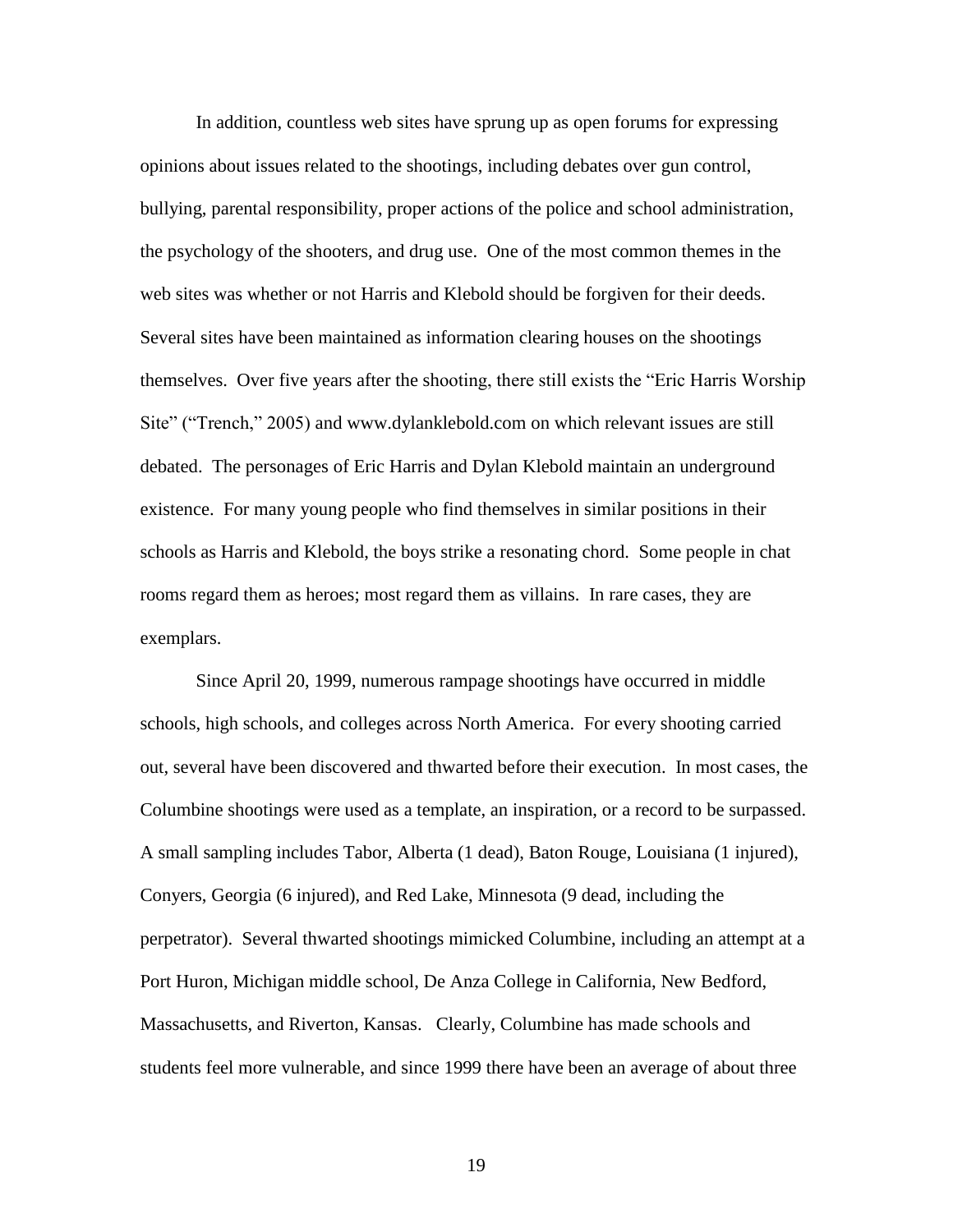rampage shootings a year in American schools. In 2006, several children were killed in two school invasions by sexual predators. The Columbine shootings exist in American popular culture as both a dark moment and a source of fascination. Columbine was shocking when it occurred, and it still ranks as one of the great American traumas of the past Century.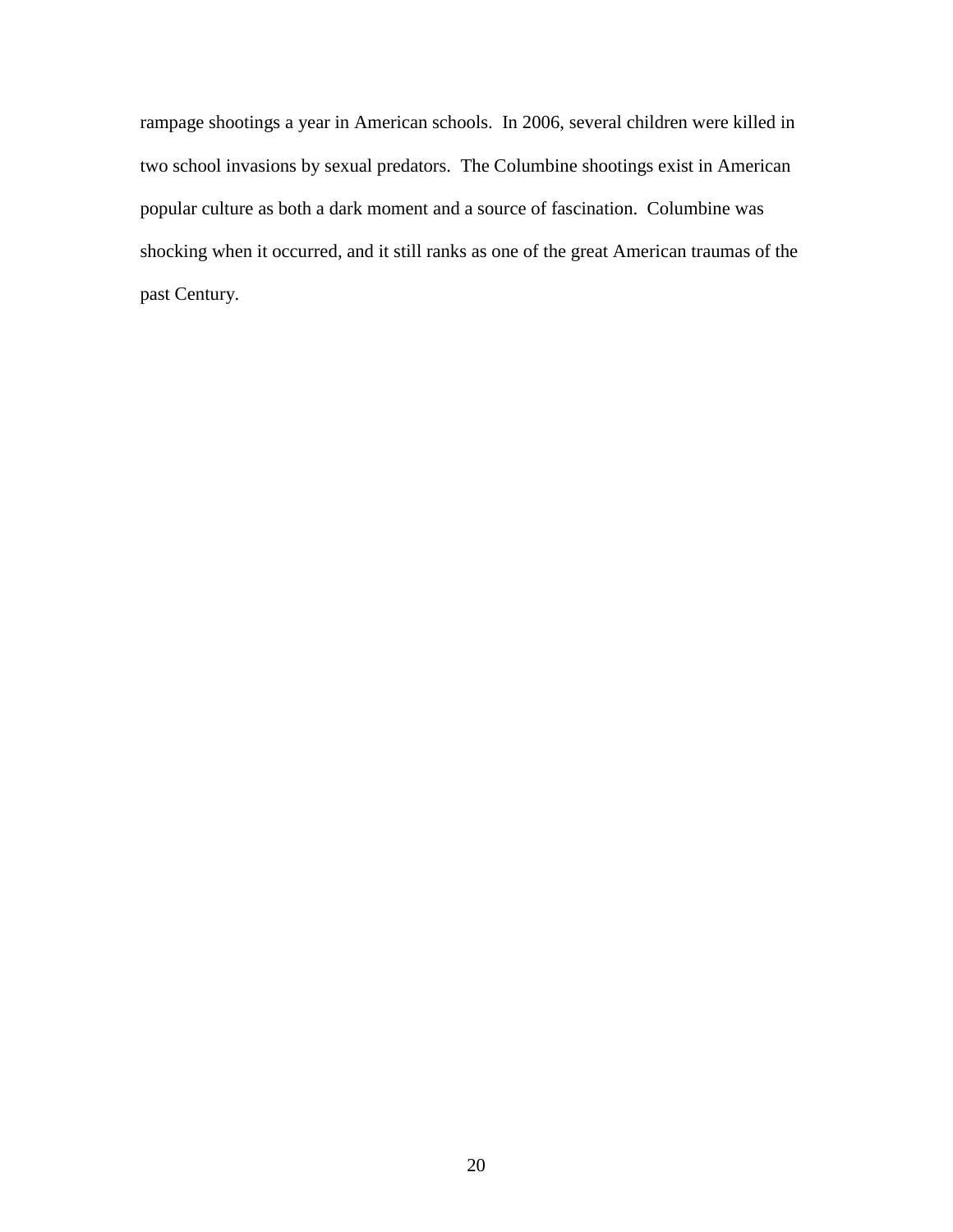# **Suggestions for Further Reading**

- Columbine Review Commission. (2001). *Report of Governor Bill Owens' Columbine review commission.* Denver, CO: State of Colorado. Available at http://www.state.co.us/columbine/
- Larkin, R. (2007). *Comprehending Columbine*. Philadelphia, PA: Temple University Press.
- Jefferson County Colorado Sheriff. (2000). *Columbine report.* Golden, CO: Jefferson County Public Information Department. Available in condensed form at http://www.cnn.com/SPECIALS/2000/columbine.cd/frameset.exclude.html or in full form at http://www.boulderdailycamera.com/shooting/report.html

## **Sidebars**

Where's Littleton? The Columbine shootings did not happen in Littleton, Colorado. The place name of Littleton has erroneously become attached to Columbine High School due to the school's proximity to the town of Littleton, and because Columbine uses a Littleton mailing address. Columbine is located in Jefferson County, while Littleton is a separate municipality adjacent to southern Jeffco, located mainly in Arapahoe County. The town of Littleton maintains a separate school district and police department, which participated in the law enforcement response to the Columbine shootings.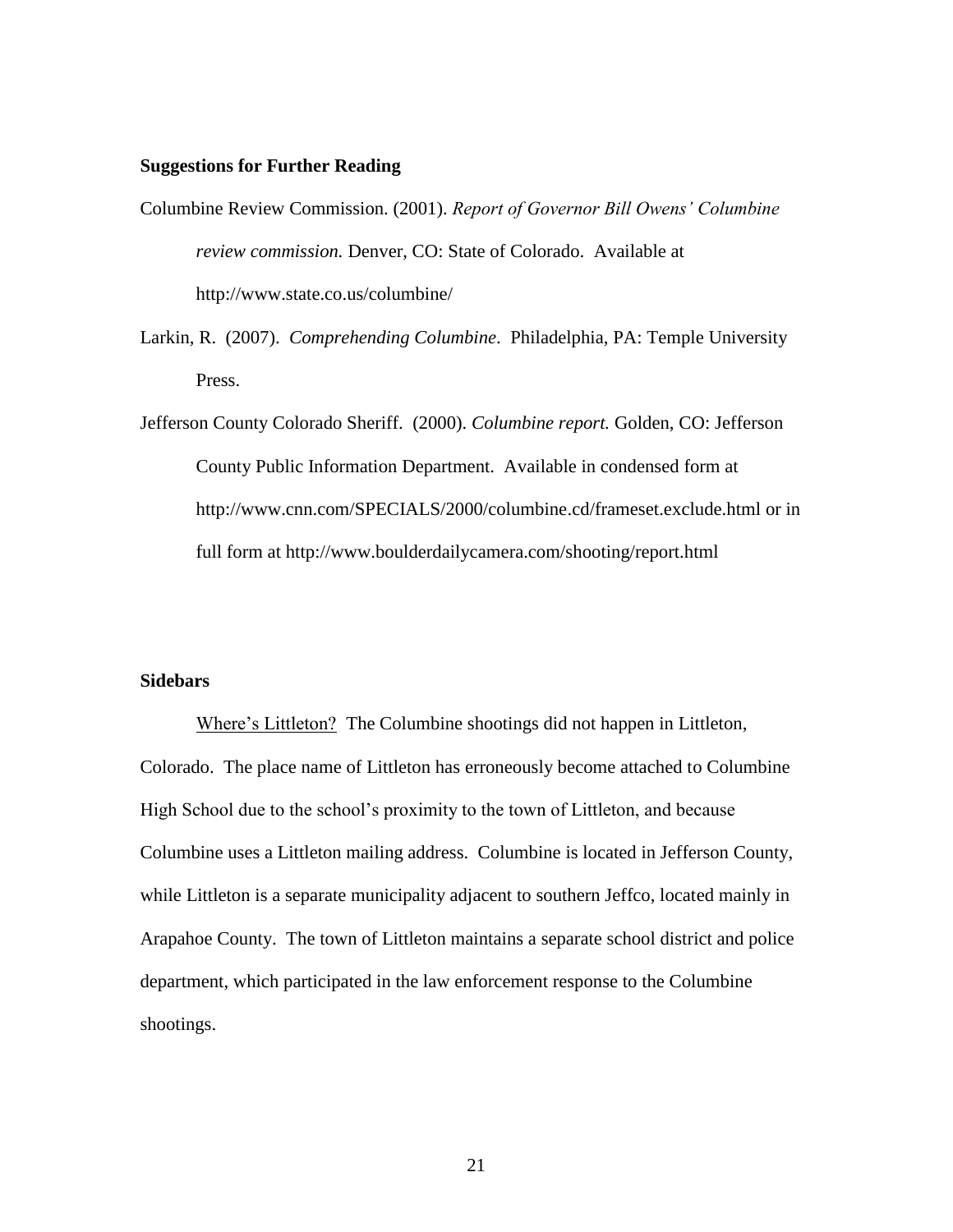Eric Harris: The Harris family moved around the country. Eric Harris's father was an Air Force pilot, who after 20 years of military service, retired and moved back to his home territory in Jeffco. At the time of the attack, Eric was a good-looking 18-yearold, blond haired, a bit shorter than average in height, slight of build, extremely bright and sensitive, and shy. He was diagnosed alternatively as having bipolar personality disorder, obsessive-compulsive personality disorder, and psychopathology, now identified as antisocial personality disorder. Eric himself confessed to being depressed. Although not a member of the now infamous Trench Coat Mafia, he identified with the group. Eric expressed his feelings in voluminous writings, and it seems that he viscerally hated his peers for the bullying, harassment, and humiliation he experienced from the athletic crowd and Christian cliques at Columbine. In the Columbine massacre, Eric was the leader who conceptualized the assault and wrote about it in his journal (Larkin, 2007).

Dylan Klebold: Dylan Klebold, 17 years old, lived in southern Jeffco all of his life. He was tall, socially awkward, and ungainly. Although diagnosed ex post facto as having depressive personality disorder, Dylan's depression was most likely a consequence of his low peer status and the teasing he experienced at the hands of student athletes. In addition, Dylan was experiencing an identity crisis on two fronts. First, he came from mixed Christian-Jewish parentage, and his reaction to his Jewish heritage was a self-hateful anti-Semitism and worship of Adolf Hitler. Second, Dylan apparently questioned his sexual orientation. In school, Dylan was identified as gifted, although in high school his academic motivation declined. Dylan was Eric Harris's willing follower in the assault (Larkin, 2007).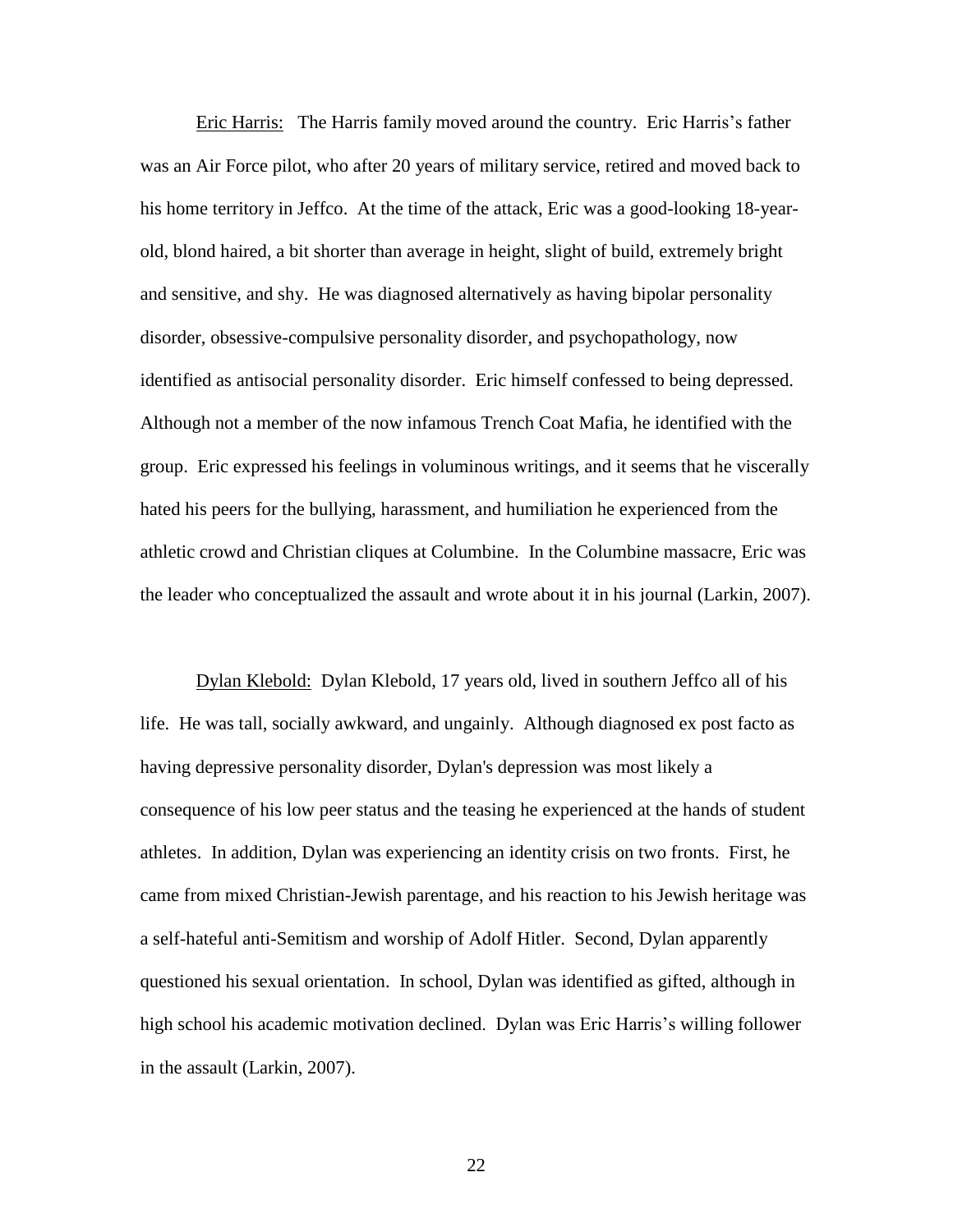# Timeline of the Events

- April 1998: Begin of planning, acquiring weaponry, scouting out the cafeteria to see when it would be the fullest, and making videotapes explaining their motivation for the shootings.
- April 18, 1999 Harris and Klebold attend the Columbine High School senior prom.
- April 20, 1999 6:00 a.m. 11:00 a.m., final preparations: synchronizing watches, booby-trapping cars, putting bombs in the trunks of their cars, planting diversionary bombs in a nearby park, and driving to school.
- 11:07 a.m.: Harris and Klebold haul two bombs into the Columbine High School cafeteria, locating them at the table where the jocks sit. The bombs are made of 20 pound propane tanks hooked up to gallon cans of gasoline and detonators timed to explode at 11:17 a.m. The boys return to their cars, which are strategically located to provide crossfire directed at the south entrance to the high school.
- 11:19 a.m.: Two minutes past the time when the bombs were set to explode, Harris and Klebold realize there is something wrong. They signal to each other and from the respective positions in the north and south parking lots, run up the stairs to the west entrance of the school and begin shooting. During this part of the siege, two students are killed and six are wounded.
- 11:24 a.m.: Sheriff's Deputy Gardner, alerted to the shootings, pulls into the parking lot and exchanges fire with Harris. The shooters enter the school through the west doors.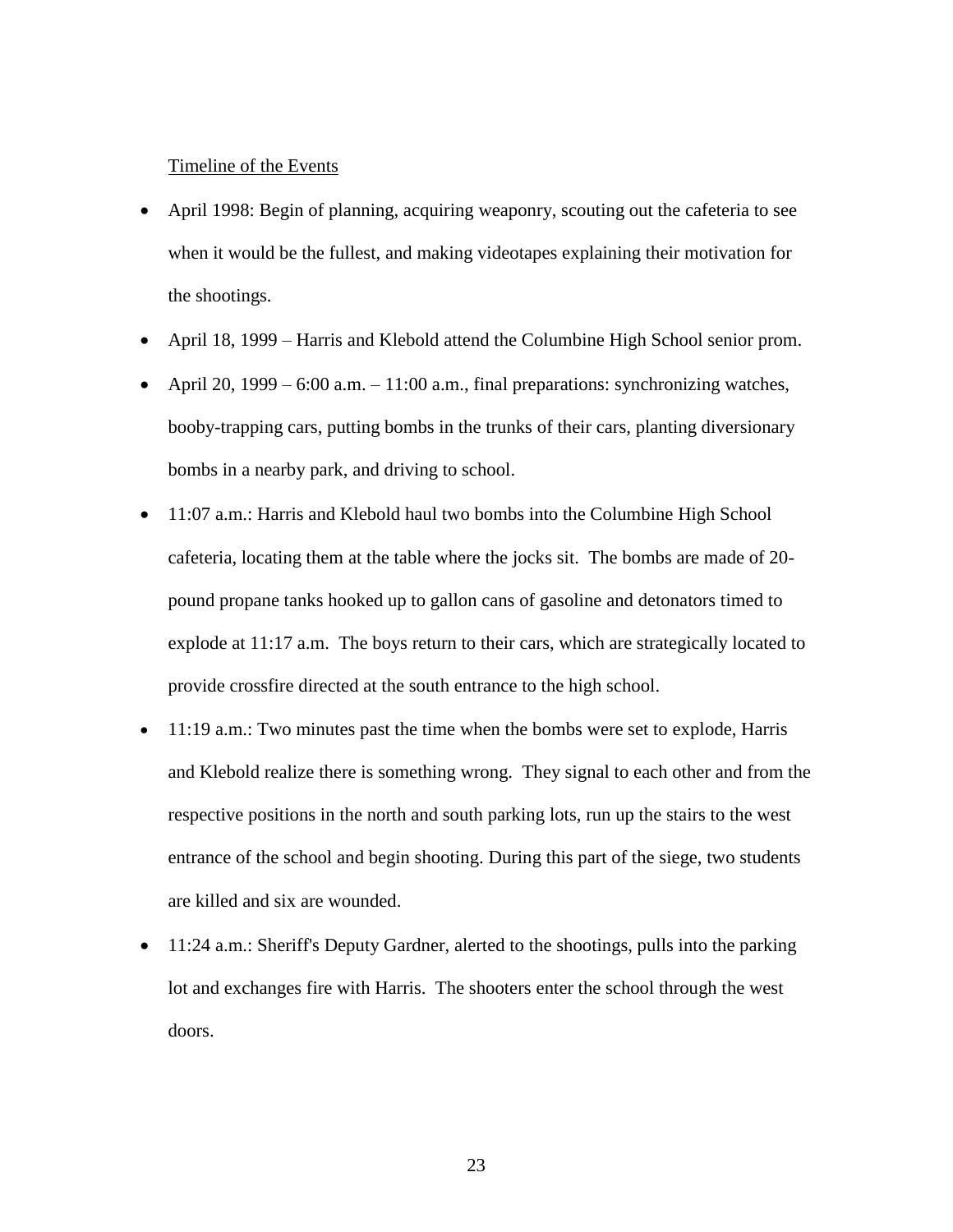- 11:27 a.m.: Harris and Klebold walk down the halls randomly shooting and throwing pipe bombs. One student and a teacher, Dave Sanders, are wounded.
- 11:29 a.m.: Harris and Klebold enter the library where 56 students are hiding under tables. In the next 7 1/2 minutes, 10 students are killed and 12 are injured.
- 11:36 a.m.: Harris and Klebold leave the library and walk toward the science area in the east wing of the building. They wander the halls, shooting randomly and throwing pipe bombs.
- 11:44 a.m.: The shooters go downstairs and enter the cafeteria. Harris shoots at one of the propane bombs, without result. Klebold goes over to the bomb and fiddles with it, backs away, and throws a pipe bomb toward it. They return to the library.
- 11:54 a.m.: CNN begins its six-hour live coverage of Columbine.
- 12:08 p.m.: Harris and Klebold commit suicide.
- 2:42 p.m.: SWAT teams find the wounded teacher, Dave Sanders, receiving triage from students in a classroom.
- 3:02 p.m.: Sanders dies.
- April 25, 1999: Vice President Al Gore speaks at a Columbine memorial service attended by 70,000 mourners.
- May 3, 1999: Deadly tornado occurs in Oklahoma, and news vans leave Columbine.
- May 2000: *Columbine Report* released.

(Source: Larkin, 2007)

Why  $4/20$ ? There are a number of urban legends surrounding  $4/20$ , and the rumors about the Columbine shooters' selection of April 20th for their attack are among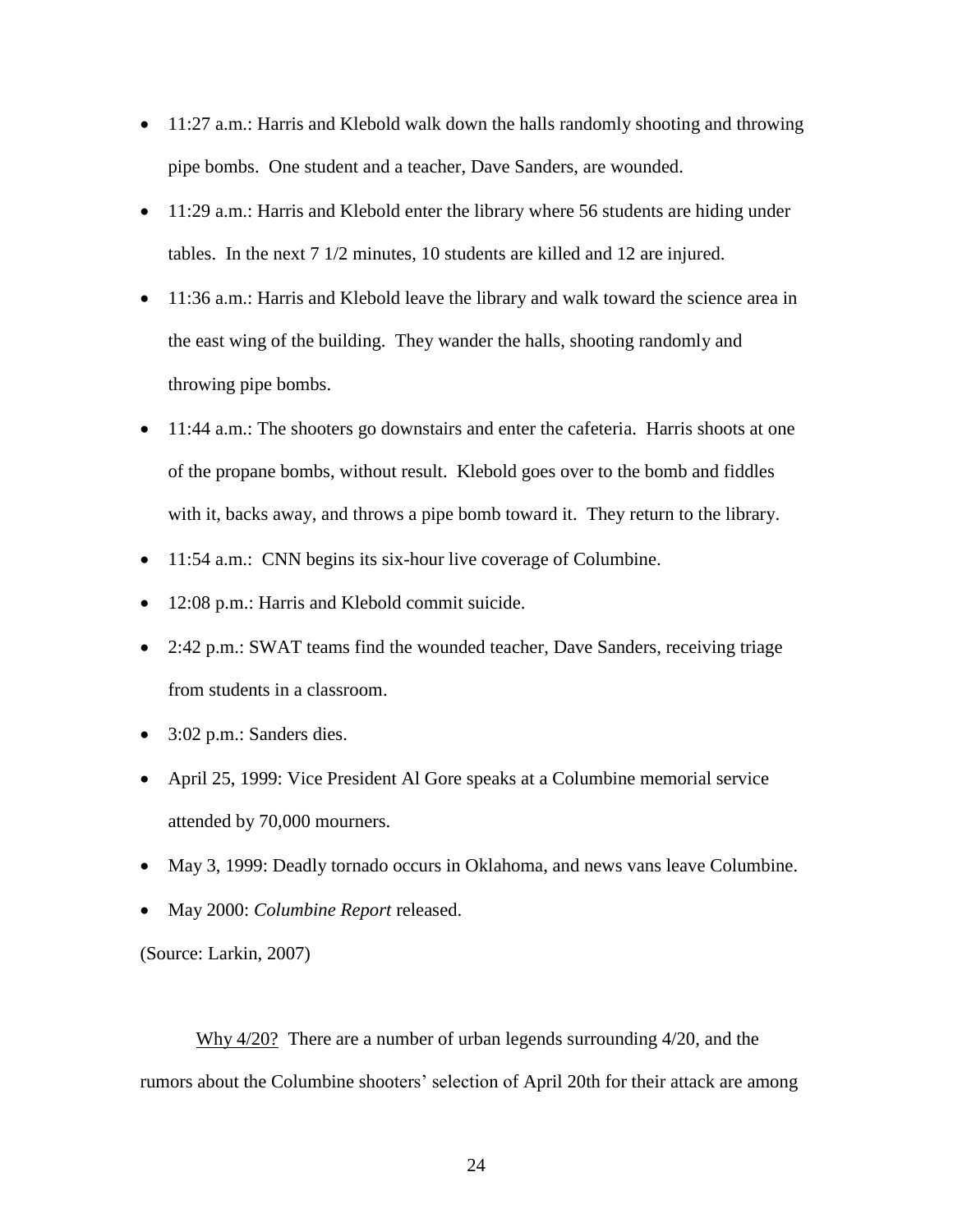the latest additions. 4/20 is a term synonymous with marijuana, and its likely origin is from a group of youth in California who congregate to smoke at 4:20 in the afternoon (Adams, 1986). There is no direct evidence that supports the marijuana connection with Harris and Klebold, and a more likely connection is that Adolf Hitler was born on 4/20/1889.

Did You Know? In contemporary usage, Columbine Massacre refers to the 1999 school shooting incident, but historically the term referred to a deadly labor dispute. In 1927, striking coal miners were gunned down by a special state police force, and this event was known as the Columbine Mine Massacre. Six workers died, and are still memorialized in Lafayette, Colorado on a roadside monument at the junction of Colorado Highway 7 and Interstate 25 (Shuler, 1986).

## **References**

- Adams, C. (1986). *The straight dope*. New York: Ballantine.
- Addington, L.A. (2003). Students' fear after columbine: Findings of a randomized experiment. *Journal of Quantitative Criminology*, 19(4), 367-87.
- Bernall, M. (1999). *She said yes: The unlikely martyrdom of Cassie Bernall*. Farmington, PA: Plough.
- Columbine Research Site. (2003). Columbine research site. Retrieved on July 25, 2003 from http://columbine-research.info/index.html.
- Epperhart, B. (2002). *Columbine: questions that demand an answer*. Tulsa, OK: Insight Publishing Group.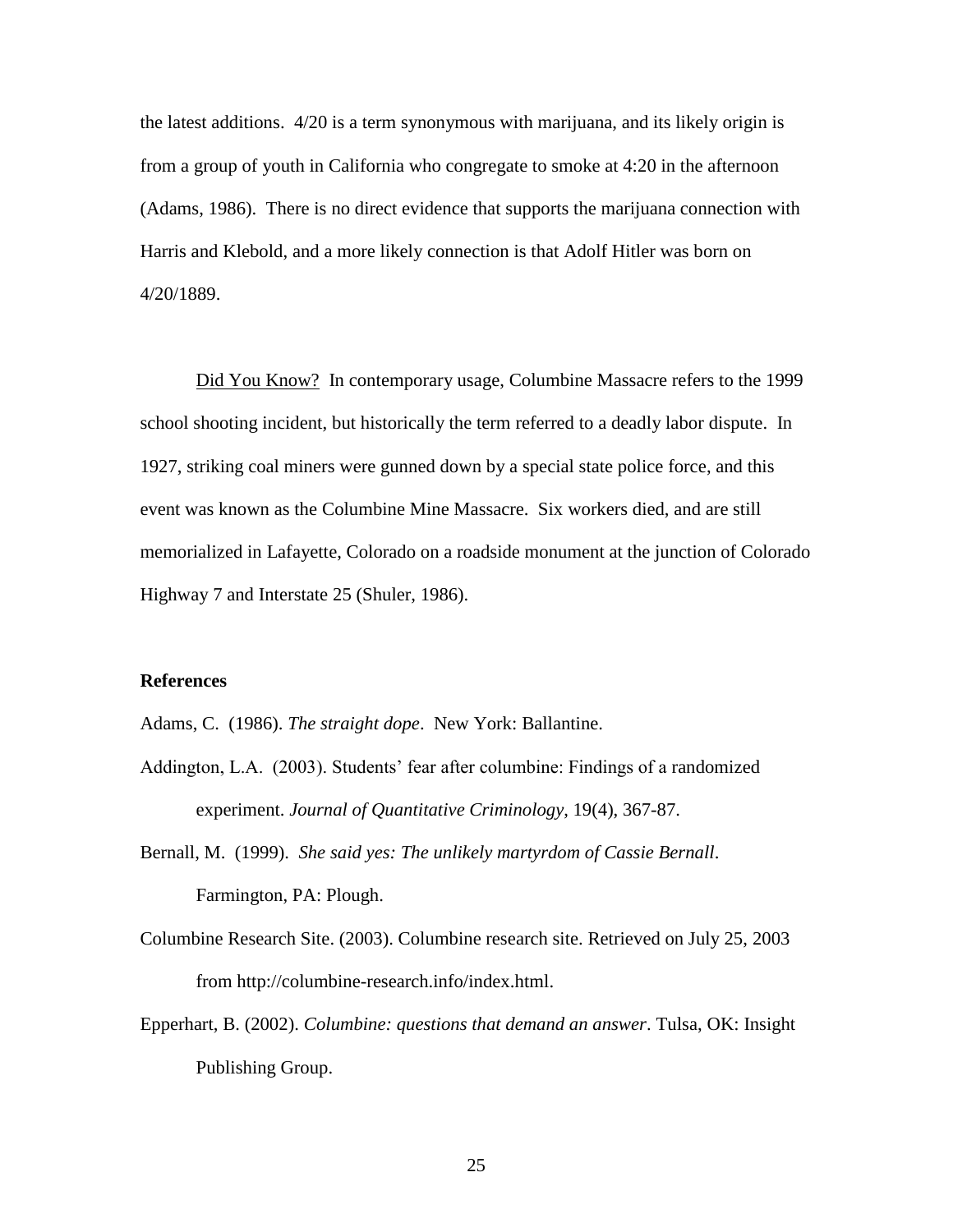Farrell, N. (2006). Columbine video game leaves relatives fuming. Retrieved on November 20, 2006 from http://www.theinquirer.net/default.aspx?article=31782.

Gibbs, N., and Roche. T. (1999, December 20). The Columbine tapes. *Time,* p. 4.

- Gibson, C., and Sawyer, D. (1999, April 21). "Students survivor shooting [sic]. *Good Morning America*, ABC television broadcast.
- Isherwood, C. (2006, 26 May). "columbinus:" Exploring the evil that roams a high school's halls. *New York Times*, p. E1.
- Jefferson County Colorado Sheriff. (2000). Columbine High School shootings, April 20, 1999: The Jefferson County Sheriffs Office report. Boulder, CO: Quality Data Systems.
- Keen, C., and Brank, E. (2005). UF study: Americans give mixed reviews to parental responsibility laws. Retrieved on March 14, 2006 from http://news.ufl.edu/2005/03/14/parental-responsibility/.
- King, L. (1999, April 21). Columbine High School shooting prompts debate on youth violence. *Larry King Live*. CNN television broadcast.
- Larkin, R.W. (2007). *Comprehending Columbine*. Philadelphia, PA: Temple University Press.
- Maguire, B., Weatherby, G.A. and Mathers, R.A. (2002). Network news coverage of school shootings. *Social Science Journal*, 39, 465-470.
- Muschert, G. (2007). "The Columbine victims and the myth of the juvenile superpredator. *Youth Violence & Juvenile Justice*, 5(2), 1-17.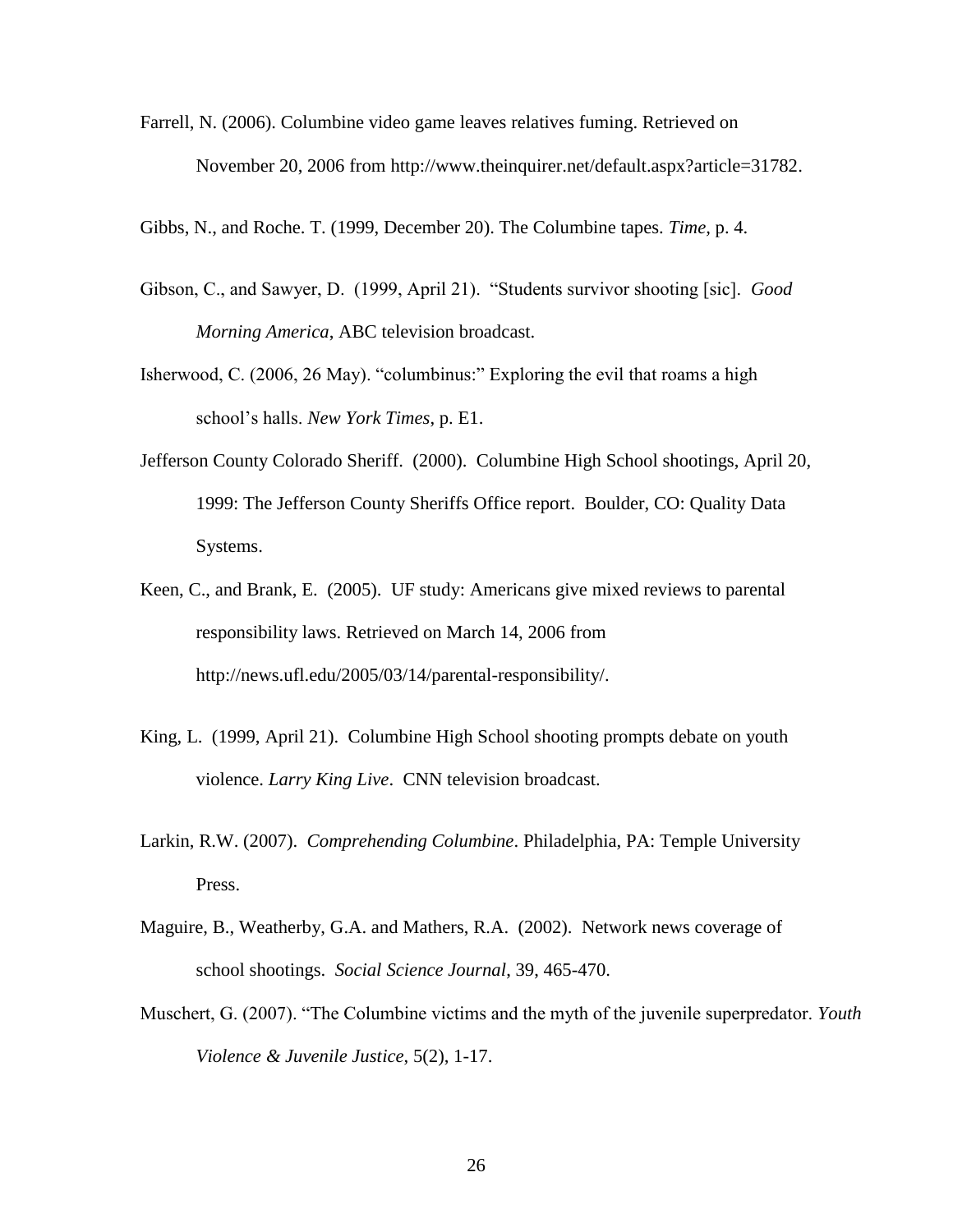- News Batch. (2005). Gun-control policy issues. Retrieved on November 20, 2006 from http://www.newsbatch.com/guncontrol.htm.
- Pew Research Center for the People and the Press. (1999). Columbine shooting biggest news draw of 1999. Retrieved on December 13, 2005 from http://peoplepress.org/reports/display.php3?ReportID=48.
- Porter, B. (1999). *Martyr's torch: The message of the Columbine massacre*. Shippensburg, PA: Destiny Image Publishers.
- Savidge, M., Kagan, D., Lin, C., Chen, J., Clark, T., Shaw, B., Blitzer, W., and Thomas, P. (1999, April 20). Gunmen rampage through Colorado high school. *Breaking News*, CNN television broadcast.
- Scott, D. and Rabey, S. (2001). *Chain reaction: A call to compassionate revolution*. Nashville, TN: T. Nelson.
- *She said yes*, prod. Jon Burns & Dave McPherson. 25 min. WBCC Production/westbowleschurch.com, 1999, videocassette.
- Shuler, B. (1986). Scab labor at the Columbine Mine, 1927-28. MA Thesis, Colorado State University.
- Spencer, J.W. (2005). It's not as simple as it seems: Ambiguous culpability and ambivalent affect in news representations of violent youth. *Symbolic Interaction*, 28(1), 47-65.
- "Trench". (2005). Trenchcoat chronicles. Retrieved on August 2, 2005, from http://www.thetrenchcoat.com/archives/2003/07/14/eric-harris-worship-site/